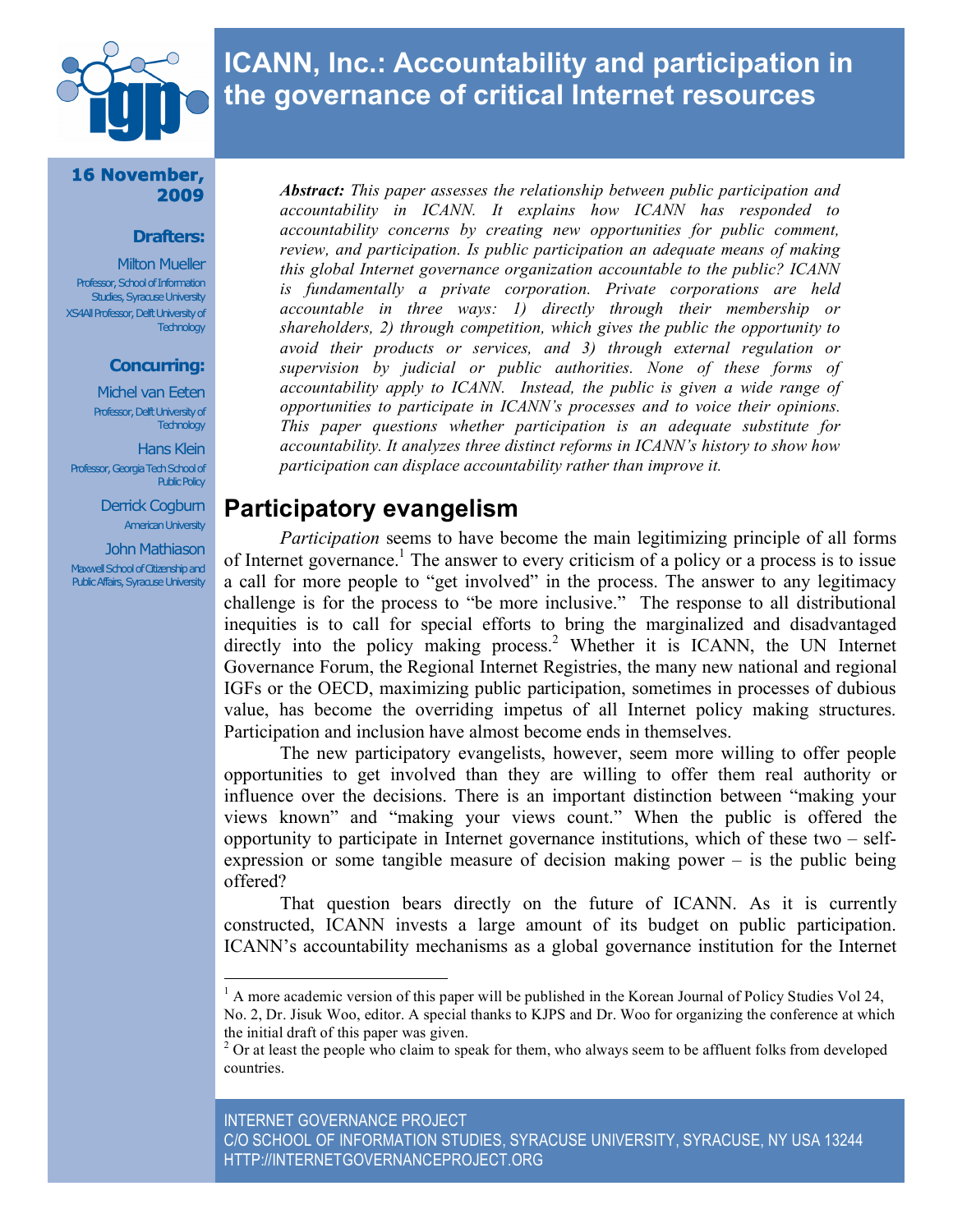

are still, after 10 years, a matter of interest and concern. Its perceived legitimacy, though improving, is also frequently questioned.<sup>3</sup> Typically, ICANN responds to legitimacy and accountability concerns by creating new opportunities for public comment, public review, and public participation. It is time to assess the relationship between participation and accountability in a deeper, more systematic way.

## **ICANN the corporation**

Several years ago the Harvard Berkman Center's John Palfrey (2004) characterized the mission and organizational form of the Internet Corporation for Assigned Names and Numbers (ICANN) as an unusual mash-up of three distinct institutional models. ICANN, he wrote, simultaneously purported to be 1) a private corporation run from the top down by a Board of Directors; 2) an open space for the development of bottom-up consensus about policy, similar to Internet standards organizations; and 3) a governmental regulatory body, with fair representation of affected stakeholder groups in a legislative process for the development of public policies. According to Palfrey,

…ICANN's structure was a compromise in the worst sense of the word. The designers attempted to blend the best parts of a corporation, a standards body, and a government entity, but they ended up with a structure that does not carry the legitimacy or authority or effectiveness of any of its component parts. (2004, p. 425)

To anyone familiar with ICANN's workings, the observation about mixed models rings true. ICANN constantly refers to its processes as "open," "bottom-up" and "consensusbased," drawing on norms derived from Internet standards organizations such as the Internet Engineering Task Force  $(ETF)$ .<sup>4</sup> At the same time, its structure attempts to provide balanced representation of different "constituencies" or "stakeholder groups" as if it were a governmental legislative body; moreover, its processes are laden with public notice and comment requirements characteristic of a government agency formulating regulations. At the same time, ICANN is legally a private corporation (specifically, a California nonprofit public benefit corporation). All decision making authority rests solely and exclusively in the hands of a Board of Directors. The huge number and complex nature of the decisions the Board must make and the large number of meetings held means that the Board must rely on an increasingly large, professional staff to manage its information flows and procedures. The Board has practically untrammeled authority to dispose of the recommendations and policies handed to it by its various advisory committees and supporting organizations. It can modify the bylaws governing its processes and structures almost at will; and it has done so, making modifications at a pace of at least two a year for the past decade. Most importantly, the Board governs Internet identifiers by means of private contracts. While the substance of the contracts is influenced in some ways by general policies developed by its bottom-up, representational organs, the critical details and implementations are negotiated bilaterally between the corporation and the private businesses that operate under the terms of those contracts.

Palfrey and others (e.g., Koppell 2005; Pommerening 2004) have implied that the strange combination of corporation, standards body and governmental agency in a single institution causes both legitimacy problems and organizational turmoil. Consistent with

 <sup>3</sup> <sup>3</sup> Generally, accountability can be viewed as an *ex post* factor (the organization makes a decision, and is then held accountable) whereas legitimacy is an *ex ante* concern, based more on input; i.e., the organization makes decisions based on an appropriate and representative level of inputs received, and so the decisions are accepted as legitimate from the start.

<sup>&</sup>lt;sup>4</sup> The term "bottom-up" appears five times in its own "ICANN Factsheet," which makes claims such as "ICANN does not create or make Internet policy. Rather, policy is created through a bottom-up, transparent process involving all necessary constituencies and stakeholders in the Internet Community." ICANN Factsheet, http://www.icann.org/en/factsheets/fact-sheet.html, accessed October 31, 2009.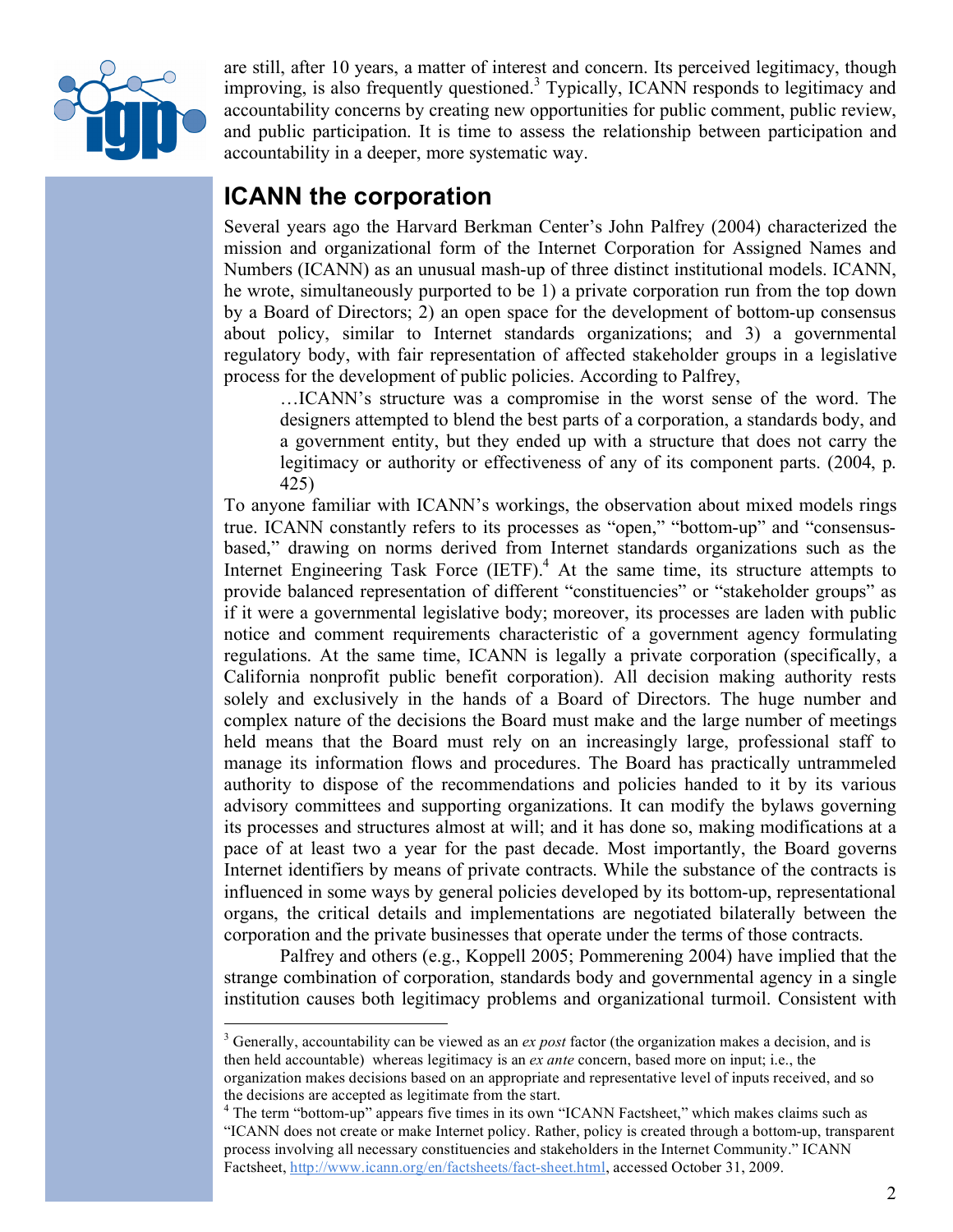

these arguments, ICANN has gone through constant structural change and many challenges to its legitimacy since its founding in 1998. It went through some sweeping structural changes late in  $2002^5$  and is now going through another round of reformation.<sup>6</sup>

Nevertheless, there is a method to the madness; an emergent order underlying the apparent chaos. ICANN has, in fact, learned to integrate these three organizational tendencies in a unique way. The key to understanding the interrelationship among them is to focus on the problem of *accountability*. Accountability – or the avoidance thereof – provides the key that unlocks many of the mysteries of ICANN's structure – including its strong emphasis on public participation.

The thesis of this paper is that ICANN is, first and foremost, a private corporation. Its status as a private corporation dominates its approach to representation, participation and accountability. Like any corporate entity, ICANN is concerned primarily with its own survival and wants to be as autonomous as possible. It resists being subjected to the authority of any external agency, be it a membership, a collection of governments or an independent judiciary. In short, we are dealing with ICANN, Inc.

When this paper asserts that ICANN is a corporation it recognizes that it is a *public benefit* corporation and that its mission, bylaws and articles of incorporation (and its new Affirmation) invoke the public interest as a guiding principle. The paper also acknowledges that many if not most of ICANN's Board members are sincerely devoted to discovering and implementing policies that serve the global public interest. No matter how much ICANN's Board and staff profess to act on behalf of the public, however, the fact remains that it is not *accountable* to the global public in any significant way. It is, as this paper will explain, still fundamentally disconnected from most of the accountability mechanisms that normally accompany a corporation, a standards development organization or a government agency. In the absence of these moorings, the chief concern of a private corporation, whether for-profit or nonprofit, becomes its own survival, growth, security and autonomy. The corporation's understanding of the public interest will, inevitably, be profoundly shaped by its own organizational imperatives.

Once ICANN Inc.'s basic nature is understood, it is easier to understand how its devotion to representation and bottom-up participation, which Palfrey found inconsistent with its status as a private corporation, performs an important function. Participation and representation can give people the feeling that they have a stake in the policy making process, even when they are in fact relatively powerless. Participation can create legitimacy and some semblance of accountability, even when it is absent. The large amount of staff and financial resources and public relations activity ICANN invests in inviting public comment and participation allows ICANN to achieve greater public legitimacy; this in turn helps it to avoid more direct, harder forms of public accountability.

Real *accountability* means that the actions of the Board and staff are held in check or reversed when they violate the rules and principles governing ICANN or clash with the interests of its constituents. *Participation,* in contrast, simply offers the Board viewpoints that it can accept or reject depending on its own interests and perceptions. Furthermore, whatever participation takes place must flow in channels and procedures defined by the Board and staff themselves and can be readily altered, either to win more support or participation from influential external constituencies, or to avert threats to the corporation's autonomy and interests.

 $^5$  STUART LYNN, PRESIDENT'S REPORT: ICANN — THE CASE FOR REFORM, INTERNET CORPORATION FOR ASSIGNED NAMES AND NUMBERS (Feb. 24, 2002), at

http://www.icann.org/general/lynn-reform-proposal-24feb02.htm. <sup>6</sup>

 $6$  Here I refer to both the "GNSO Improvements" and the replacement of the JPA with the Affirmation of Commitments. Both are discussed in greater detail below.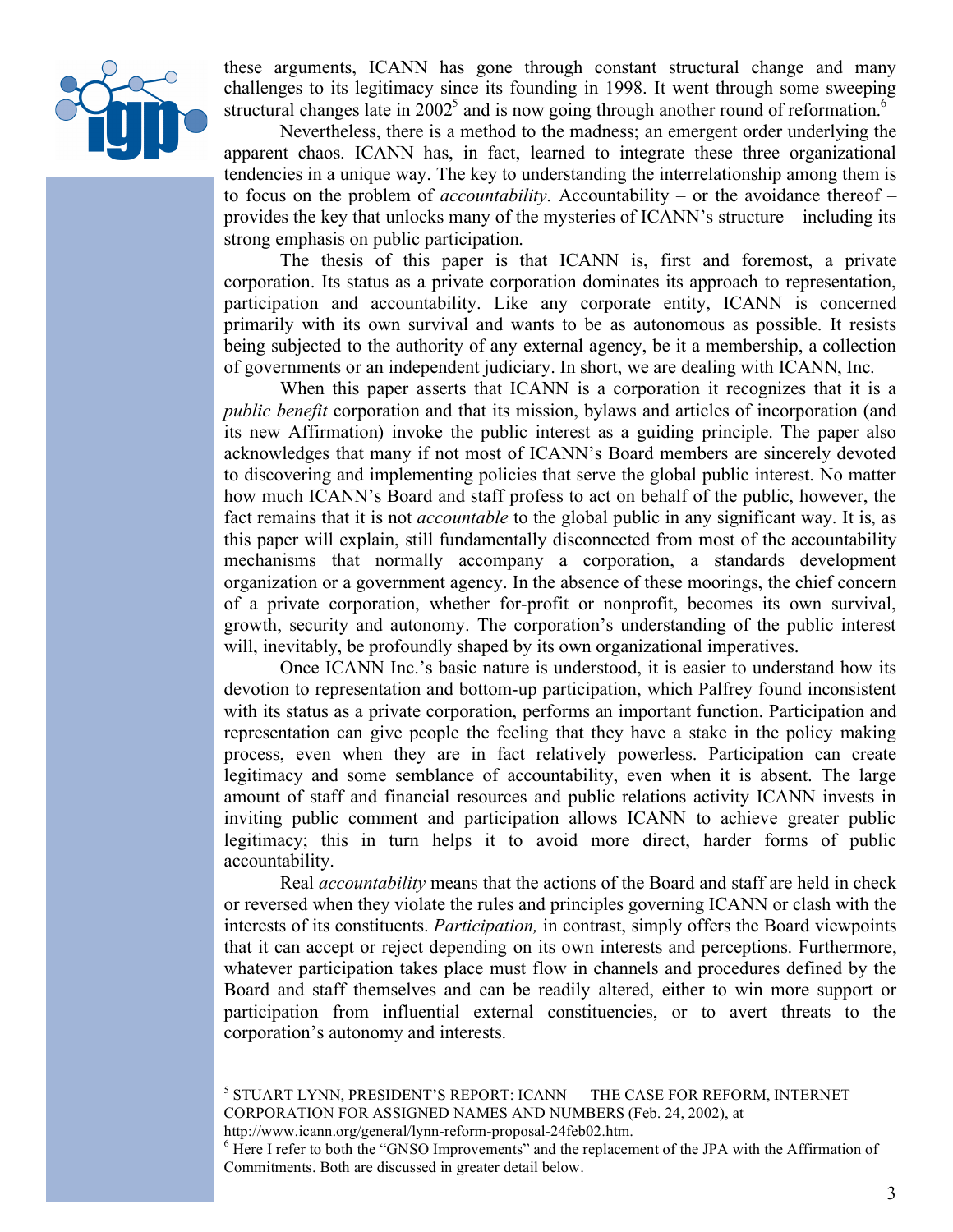

If participation can both legitimate the corporation's governance role while simultaneously allowing it to avoid direct accountability, it is clearly in the interests of ICANN, Inc. to *maximize* public participation and the degree to which the participants are "representative" of the general population, while *minimizing* the degree to which the participatory and representational structures are capable of actually controlling the Corporation's actions. In short, public participation can *displace* public accountability or become a *substitute* for it.

That is the basic thesis of this paper. The rest of the paper is divided into two parts. The first part provides the conceptual underpinnings of the thesis. It analyzes the various modes of accountability that might be applied to ICANN, and shows in abstract terms how ICANN employs public participation and representation as substitutes for accountability mechanisms.

The second part describes the process of substitution in empirical-historical terms. It analyzes three structural reforms that have taken place in ICANN since 2003. The three are:

- The replacement of direct election of Board members with the At Large Advisory Committee and Nominating Committee
- The current round of structural changes in the Generic Names Supporting Organization (GNSO)
- The replacement of the Commerce Department Joint Project Agreement with an "Affirmation of Commitments."

The final section explores the implications of this analysis for civil society participation in ICANN.

## **Modes of Accountability**

Table 1 below provides a schematic summary of four different types of accountability and how they correspond to the three organizational models upon which ICANN was founded. The first type of accountability is "Direct" accountability. This allows people to influence the organization through voting for the key decision makers in the organization. It affords them a special status, such as membership or citizenship, which brings with it voting and other rights. It is the core concept behind democratic accountability. The second is what I call "Exit" accountability. This refers to competition, or the ability of subjects or citizens to escape the authority or services of the entity if its policies or performance are unacceptable. This is the core of market accountability. The third form of accountability is labeled "External." It consists of an oversight or appeals process conducted by an independent entity with the authority to reverse the organization's decisions or impose sanctions on it for failure to comply with agreed rules. This is the core concept behind the rule of law or legal/constitutional accountability. Last, there is what I call "Voice," a form of accountability which encompasses the ability to directly participate in a process and express one's opinions. This involves deliberating over, formulating and promoting desired decisions and policies, as well as protesting or criticizing undesired decisions and policies.

As an accountability mechanism, Voice is arguably the weakest of the four, unless it is combined with the other modes. Engaging in deliberations or expressing one's view about policy has no guaranteed effect on the actual decisions taken. If participation is completely detached from Direct, Exit or External forms of accountability, it has no effect on an organization other than what its decision makers choose to give it.

Table 1 also shows how these four types of accountability are related to the different organizational types. A gray cell indicates that the organizational form in the column typically does not or cannot rely on that mode of accountability. The discussion below is organized according to the three organizational types.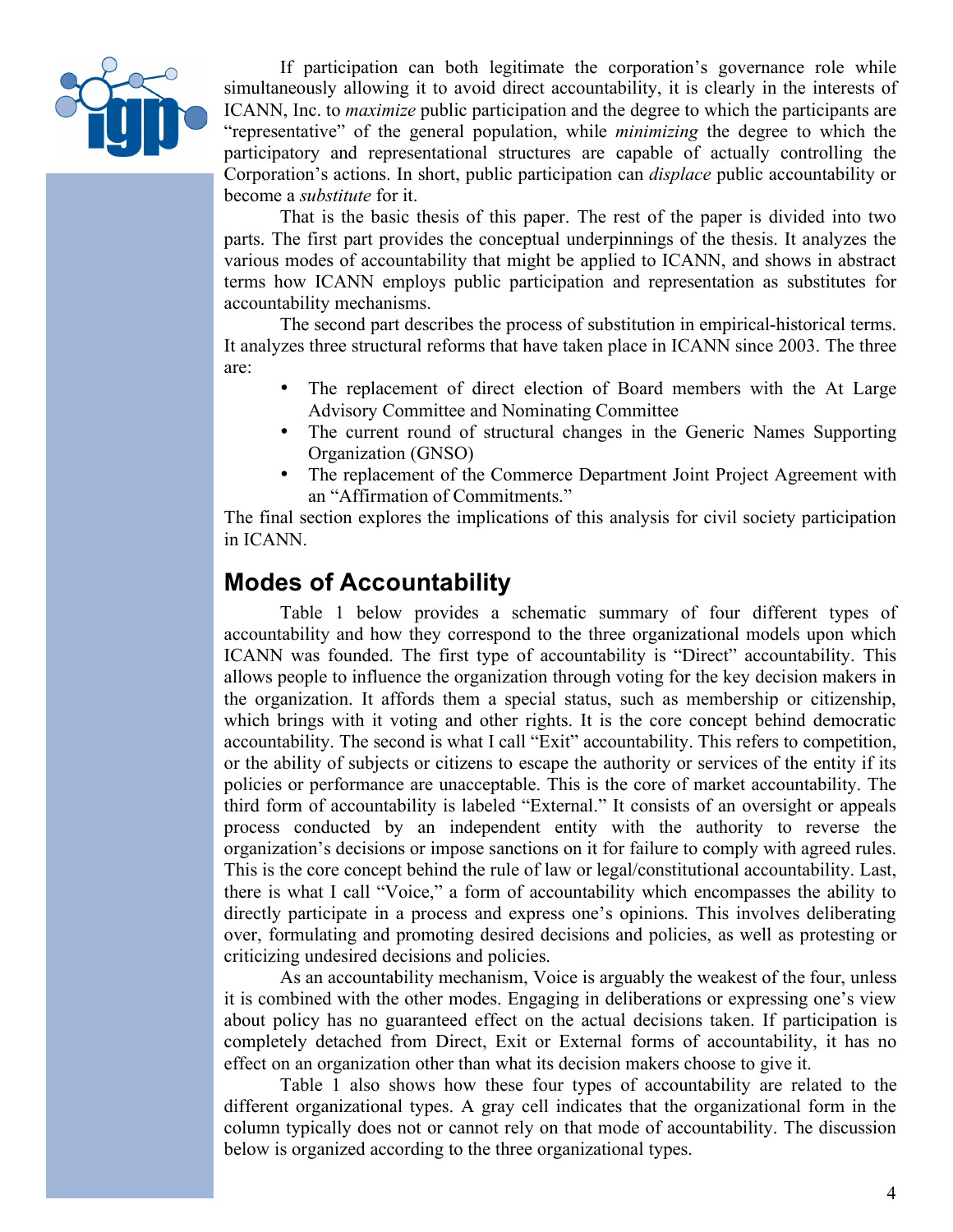

|                                             | Organizational models $\rightarrow$<br>$\leftarrow$                        |                               |                                              |  |  |
|---------------------------------------------|----------------------------------------------------------------------------|-------------------------------|----------------------------------------------|--|--|
| <b>Accountability</b><br>modes $\downarrow$ | Corporation                                                                | Consensus-<br>based standards | Governmental                                 |  |  |
| <b>Direct</b>                               | Shareholders (profit);<br>Members (nonprofit)                              | Election of WG chairs         | Citizenship and<br>voting;<br>Representation |  |  |
| Exit                                        | Competitive<br>alternatives (profit);<br>Refusal to support<br>(nonprofit) | Voluntary adoption            |                                              |  |  |
| External                                    | Conformity to<br>public law;<br>Government<br>regulation                   |                               | Rule of law:<br>Judicial review              |  |  |
| Voice                                       |                                                                            | Open participation            | Lobbying, public<br>hearings, protests, etc. |  |  |

#### **Direct accountability**

In private commercial corporations, shareholders exercise direct accountability, and in nonprofits, members can exercise direct accountability. Both types of direct accountability allow people to vote for or against Board members and literally remove undesired decision makers from office or help place someone desired on the Board. Membership or shareholder status may confer other legal rights as well, such as a right to receive more information or to participate in certain processes.

In the governmental model, an electorate composed of citizens is able to exercise direct accountability by voting in elections. There are also multiple layers of representational structures, put into place through such voting.

A consensus-based standardization process, on the other hand, has weaker forms of direct accountability when they are truly open and there are no members. Working Group chairs might be elected or appointed by the participants. Some formalized standards organizations may have members who are empowered to vote to select officers or approve policies. But these should be characterized as nonprofit corporations rather than as open, bottom-up organizations such as the IETF.

### **Exit accountability**

Competition is an important accountability mechanism. It directly and tangibly punishes an organization for poor performance and, assuming a better alternative can be found, improves the condition of the party who exits. Private commercial corporations are normally subject to strong forms of exit accountability. The products and services they produce can be produced by other organizations. Nonprofit private corporations, if they are not tax-supported, are also subject to significant kinds of exit accountability. Members and funders can abandon them and start alternative organizations or transfer their support to other organizations if they do not perform the way they want.

Open standards organizations are subject to powerful forms of Exit accountability. In most cases, no one has to adopt the standards they produce. If they want to be relevant they have to produce standards that are broadly beneficial, widely supported and meet the needs of the relevant constituencies.

Governments, on the other hand, are only weakly subject to exit accountability. They are by definition territorial monopolies on the provision of public functions, and it is highly costly and disruptive for citizens to abandon their citizenship to escape them.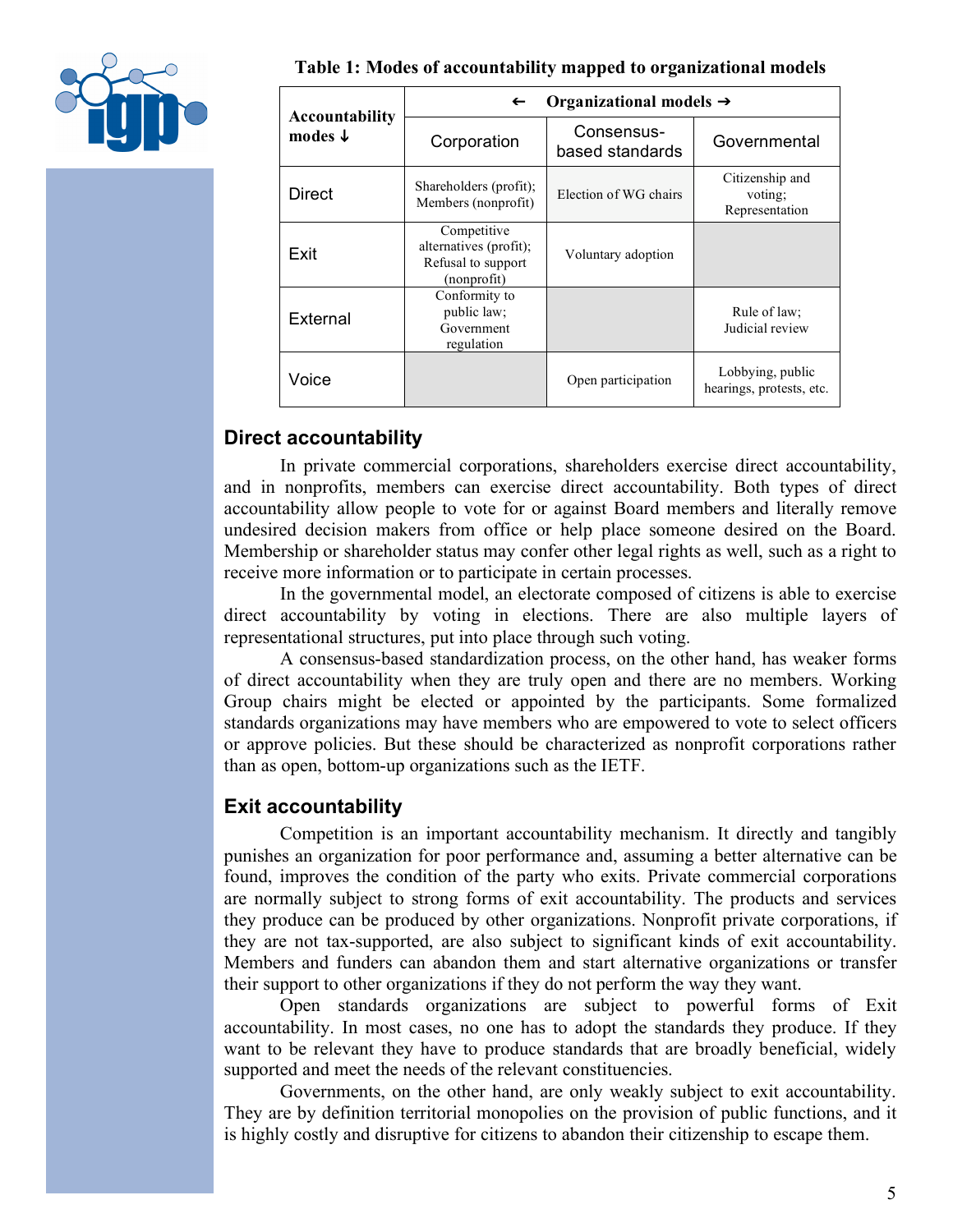

#### **External accountability**

The private corporate form is potentially subject to different layers of external accountability. It can be subject to externally-defined public law, as well as to more specific forms of governmental regulation. Most (liberal-democratic) governments are subject to external accountability, too. Ideally, the actions of states are subject to judicial review by independent judges who can reverse or modify their decisions if they contravene basic constitutional law.

Consensus-based standards organizations, on the other hand, are difficult to subject to external accountability. While the individuals and organizations involved must obey basic civil and criminal laws, it would be hard for an external, judicial-type authority to second-guess or regulate their functioning as consensus-builders and technical solution developers. These organizations may develop their own internal appeals procedures to guard against abuse of their processes, however.

#### **Voice**

As noted above, "voice" or participation can be used as a mode of making organizations accountable. In the private corporation model, however, voice is typically the *least* important accountability mode. Private corporations are not set up to encourage open public participation in the making of their decisions and policies. By definition, the corporate form of organization sets up a boundary between the general public and a smaller group of owners or shareholders who make decisions by and for themselves. While corporations may respond to strong and concerted expressions of negative public opinion, it is mainly because such expressions threaten to trigger some form of exit or external regulation.

A partial exception to this rule occurs when private corporations leverage peer production techniques or crowd-sourcing, such as software producers who leverage open source methods or web services providers who organize and channel customer feedback. Corporations that do this are integrating Voice into their decision-making apparatus rather extensively. However, the real motivation for this is that their customers and users have a strong exit option. Voice is not so much an accountability mechanism as it is a method of learning and adapting; it is used to gather feedback and improve upon their products in an environment governed by market competition.

Governments, too, rely heavily on Voice if they are democratic in nature. Lobbying, public hearings, protests, petitions, and monitoring of news all constitute essential forms of being responsive to the public's wishes. But with governments, Voice as a mode of accountability is clearly subordinate to Direct accountability, just as Voice is subordinate to Exit with private corporations. In a governmental context, Voice is primarily a means of gauging demand for policies, laws and regulations. If public officials assess that demand correctly they will be rewarded at the polls; if they judge it incorrectly or disregard it, they will be punished at the polls. If governments are not subject to Direct accountability, Voice tends to be disregarded, or even suppressed.

Consensus-based standards organizations, on the other hand, derive nearly all of their legitimacy and accountability from the exercise of Voice. They style themselves as expert meritocracies, or, if they want to be pretentious, as Habermasian discourse communities. (Froomkin, 2003a) As such they have strong incentives to at least listen to all sides of a controversy before making a decision. As with private corporations, however, the incentive to incorporate Voice is strongly dependent on the prospect of Exit or competition.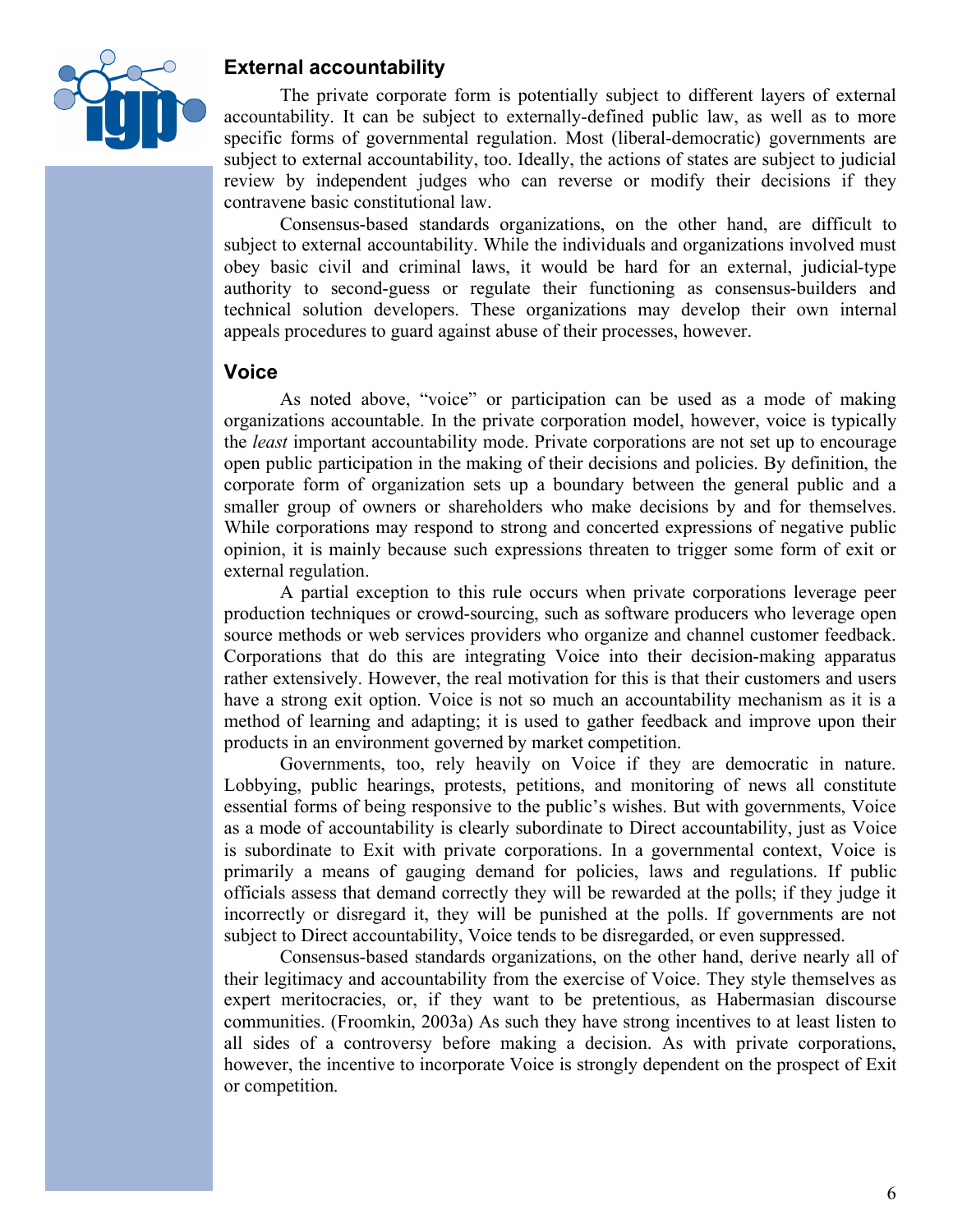

#### **ICANN and the modes of accountability**

With this framework in place, we are better able to analyze and interpret ICANN, Inc.'s unique approach to accountability and participation. Table 2 shows how ICANN as governance organization relates to the various accountability modes.

| <b>Accountability</b><br>modes $\downarrow$ | Present in<br>ICANN? | Comments                                                                                                                                 |
|---------------------------------------------|----------------------|------------------------------------------------------------------------------------------------------------------------------------------|
| <b>Direct</b>                               | N <sub>0</sub>       | No membership, very indirect forms of Board<br>appointment (Nominating Committee, SO)<br>elections)                                      |
| Exit                                        | N <sub>0</sub>       | Monopoly power; limited possibility of a<br>competing root                                                                               |
| External                                    | Weak                 | California Nonprofit Public Benefit Corporation<br>law; A nonbinding independent review process<br>TRP)                                  |
| Voice                                       | <b>Yes</b>           | Extensive opportunities for public participation<br>and comment. Very open treatment of<br>information. Staff and Board very accessible. |

**Table 2: ICANN and the modes of accountability**

The chart reveals that ICANN's pattern of accountability is the exact opposite of that normally associated with private corporations. Table 1 indicates that private corporations, whether market-based on nonprofit, typically rely primarily on Direct and Exit modes of accountability. Additionally, corporations are subjected to External regulation depending on the degree of monopoly power they have or the degree of public dependency on their operations. Private corporations are not structured to rely heavily on Voice or, if they do, it is merely an extension of their concern with Exit.

*ICANN inverts this pattern*. It has no membership or shareholders to provide Direct accountability. There is no credible Exit option, aside from the costly, unlikely "nuclear option" of forming an alternate DNS root. Despite having what is in effect strong monopoly power over an essential facility, this private corporation is subject to rather limited forms of External accountability as well. The absence of External accountability in ICANN's case is explained by its unique status as a new global governance organization. In the nation-state system, the supply of External accountability in a transnational context is difficult and complicated. Either the corporation must be regulated by one national government (in which case the norms and laws involved will have no legitimacy outside that state) or it will require an international treaty (which involves governments in a host of costly, time-consuming negotiations and potentially undesirable or difficult-to-resolve political tradeoffs).<sup>7</sup> ICANN does have an independent, non-governmental appeals process, based on a private arbitration model, known as the Independent Review Procedure (IRP).<sup>8</sup> IRP could be considered a form of External accountability but it is, by design, non-binding. Moreover, it is quite expensive if pursued seriously.<sup>9</sup> Thus it is at best a weak form of External accountability.

By way of contrast, when it comes to Voice, ICANN far exceeds the standards of other international, intergovernmental organizations. With its extensive participatory mechanisms and its thoroughgoing receptiveness to public Voice, it is more open than

<sup>-&</sup>lt;br>7  $\frac{7}{1}$  The "political oversight" debate engendered by the World Summit on the Information Society provides a clear example of how contentious any attempt to apply External accountability to a global Internet governance agency can become.

 $\delta$  Article IV, section 3 of the ICANN Bylaws defined the Independent Review Procedure.

 $9<sup>9</sup>$  The procedure has only been used once, by ICM Registry in connection with the .xxx top level domain controversy. At the time of this writing, the results are unknown but Stuart Lawley, the proprietor of ICM registry, claims that the procedure has cost him US\$ 5 million.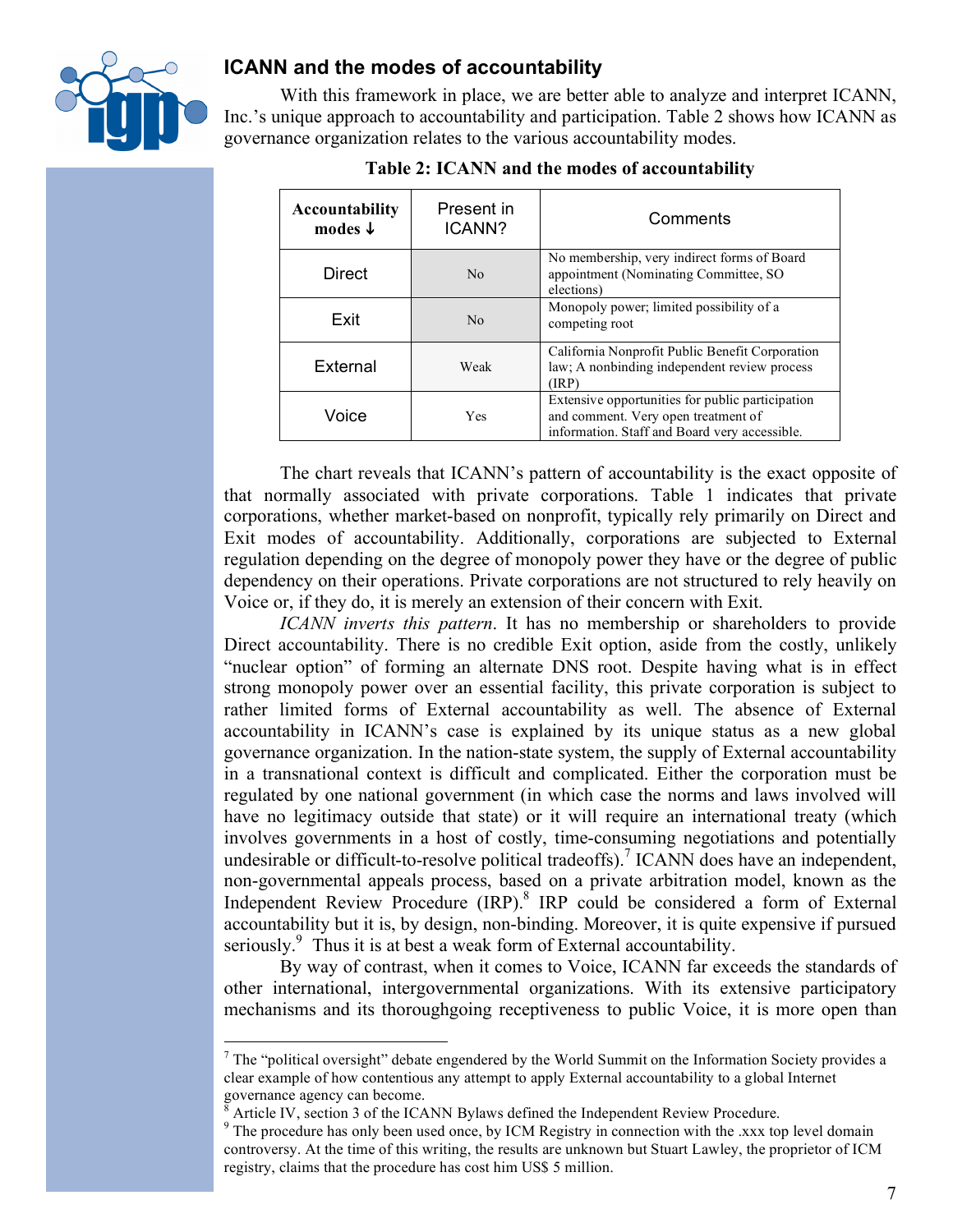

many national or local governmental agencies. No other private corporation that I know of opens up its processes to this degree. Thus, even though it is a private corporation it relies extensively, if not exclusively, on Voice.

What explains this unusual pattern? My theory is that ICANN Inc.'s Board and management employ participation (Voice) as an alternative to, and substitute for, the other forms of accountability. ICANN's massive emphasis on public participation can be interpreted as a kind of over-compensation for the glaring absence of Direct, Exit and External forms of accountability. The underlying logic is: "if you cannot control the Corporation, be the Corporation"; or, "if you do not like what we do, you take responsibility for helping us to do it differently." If larger and larger numbers of people can be convinced to exercise Voice within the Corporation, ICANN can claim that its policies and actions are legitimate and accountable to the public because a broad and representative slice of the global public participated in formulating them.

I do not suggest that this strategy of substitution is a conscious one intended to deceive or mislead the community of actors around ICANN. Rather, I see it as a logical response to the political and organizational tensions inherent in ICANN's DNA. ICANN consists of an all-powerful Board with the legal and organizational authority to rule from the top down, yet this Board co-exists with norms and expectations derived from a bottom-up standards organization and a government agency. Given this Board's utter independence from the normal forms of accountability associated with the corporate model and its obvious self-interest in remaining free of the other forms of accountability, ICANN has learned to develop ever-more elaborate and extensive forms of participation as a response to the absence of accountability.

This conclusion is corroborated by a historical analysis of some changes in ICANN's structure. The accountability framework discussed above provides a good analytical basis for examining some aspects of ICANN's historical evolution.

## **ICANN, the accountability problem and participation: Some historical episodes**

In 1998, as ICANN was being created, several factions argued that the only solution to the accountability problem was for ICANN to become a membership organization and for its members to directly elect the Board. The Clinton administration officials overseeing the process agreed with this argument. They agreed despite the utter hostility with which the initial incorporators of ICANN, Jon Postel and Joe Sims, reacted to the suggestion. In its negotiations with the fledgling ICANN the Commerce Department ultimately required it to develop a membership that would elect half of its Board. (Mueller, 2002 p. 183-4)

### *The flight from direct accountability: from elections to ALAC*

There is a lot of scholarly and policy literature about the ICANN elections of 2000. (See Klein, (ed.) 2001; NAIS, 2001) That work discusses democracy in cyberspace and asks whether the elections were a success or a failure. This paper is not concerned with that issue. Whatever the merits or flaws of elections as a means placing people on its Board, the issue is moot because ICANN abolished its membership and its ability to directly elect Board members near the end of 2002. (Froomkin, 2003b) In the place of individual membership, ICANN's Board created the At Large Advisory Committee (ALAC) and a Nominating Committee. This was, in fact, one of the first and most important structural changes in ICANN. It was the first step toward reconciling the inconsistencies in the three organizational models and marked the ascendancy of the private corporation model. It was the beginning of the process of substituting participatory structures and corporate patronage relationships for Direct modes of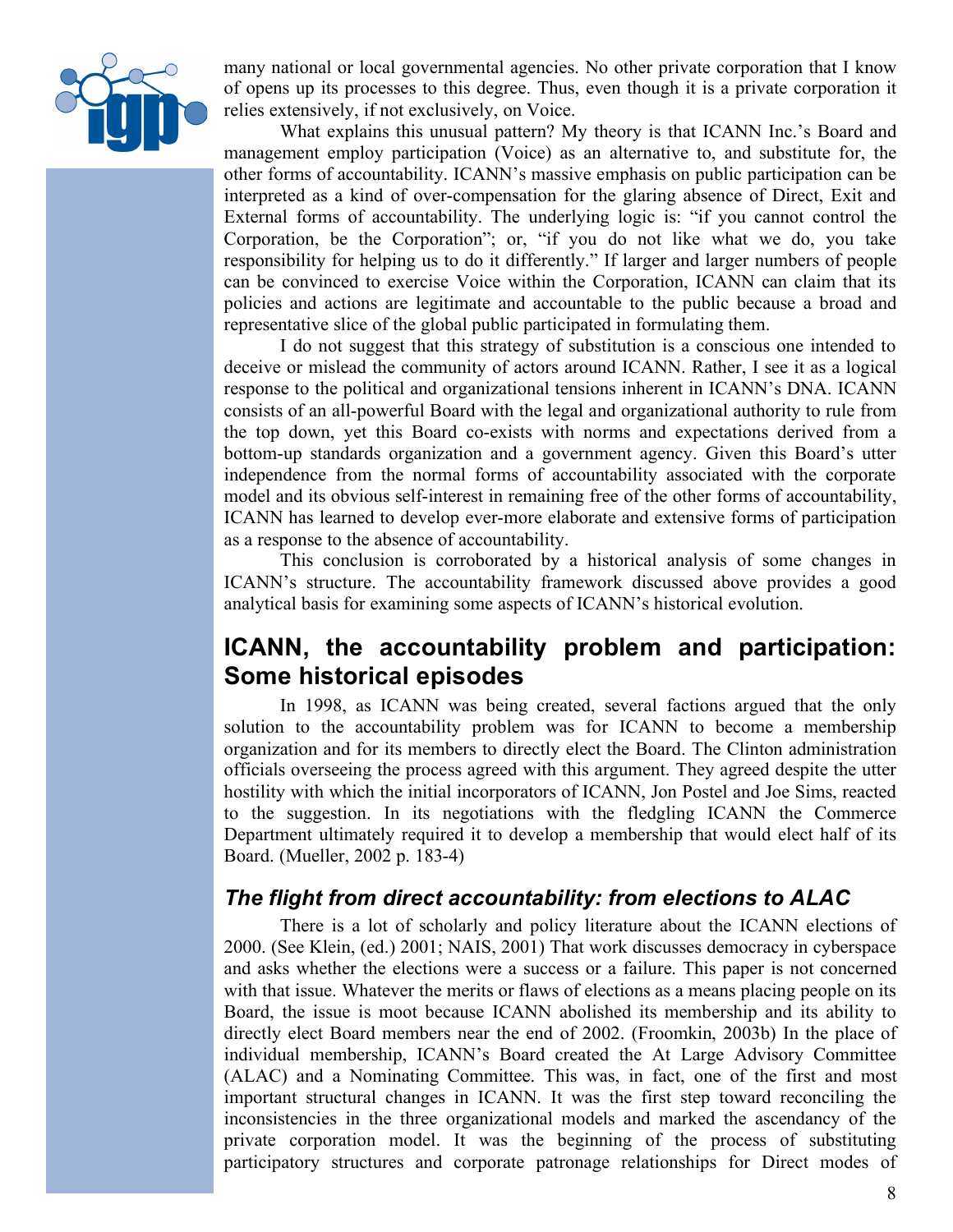

accountability. The 2002 "reforms" moved decisively away from Direct accountability towards an advisory-participatory structure that had to be mediated and managed by ICANN's staff.

The Nominating Committee (NomCom) is now the primary mechanism for placing people on the Board. It appoints all Board members except for the 6 elected by the Supporting Organizations. It also appoints voting members to the Councils of the Supporting Organizations and one third of the ALAC. NomCom consists of five (5) people appointed by ALAC, nine (9) members appointed by various constituencies or organs of the Supporting Organizations, two (2) appointed by the sitting Board of Directors, and two (2) from technical organizations. It vets Board candidates in secret and selects most of its members on the basis of these private deliberations.

ALAC is a committee of 15 people, three for each world region recognized by ICANN. ALAC represents the demotion of the individual Internet user from autonomous voter to a category of indirect representation by a small committee. ALAC, which advises the ICANN Board about "the interests of individual Internet users," is supposed to be merely the capstone of a broader group known as the "At-Large community." This "community" is formed around five regional organizations composed of entities recognized as "At Large Structures." At Large Structures are organizations that purport to represent individual Internet users in a given region, and apply to ICANN staff and ALAC to be accredited as such. These organizations are federated into Regional At Large Organizations (RALOs), yet another tier of organization. RALOs elect people from their region to the ALAC and supposedly carry on dialogues about policy issues before ICANN. One of the oddest aspects of the At Large community is that despite its official claim that it advises on the needs of "individual Internet users," RALOs do not permit individuals to join! Only organizations can be recognized as At Large Structures. After six years of existence, only 82 such organizations have been accredited by ICANN, an average of about 16 per world region.<sup>10</sup> At least half of these organizations are local Internet Society chapters. Of the 15 ALAC members, two are elected for each world region by one of the five RALOs, and five are appointed by the Nominating Committee.

The At Large Advisory Committee (ALAC) is the only organ of the so-called At Large community that has any real and direct influence in the ICANN process. It gains this influence through its authority to appoint liaisons to the Board, the GNSO Council, and other ICANN committees, and through its power to appoint five members to the important Nominating Committee. Recently, ICANN announced that it would allow ALAC to appoint a voting member to the Board.<sup>11</sup>

ALAC seats are plums for those who seek recognition and status in the social ecology of ICANN. As anointed representatives of "individual Internet users," ALAC representatives are flown to ICANN meetings at the corporation's expense and given lodging and a per diem at the 5-star conference hotel. They have direct access to many Board members and are in regular communication with the high-level policy staff. Approximately five full time staff members devote their time to "supporting" or managing ALAC and the At Large community. Although precise budget figures are unavailable, it would be uncontroversial to estimate the annual cost of supporting the At Large as between \$1 and \$2 million.

The contrast between the approach before and after the "reform" is stark: a form of Direct accountability that enfranchised potentially billions of individual users was replaced by a committee of fifteen people and a Nominating Committee of about two dozen insiders. ALAC appoints people to NomCom, and NomCom appoints people to

<sup>&</sup>lt;sup>10</sup> At Large Structure application and certification process.

http://www.atlarge.icann.org/applications?filter0=160

 $11$  Prior to this ALAC merely put a non-voting liaison on the Board.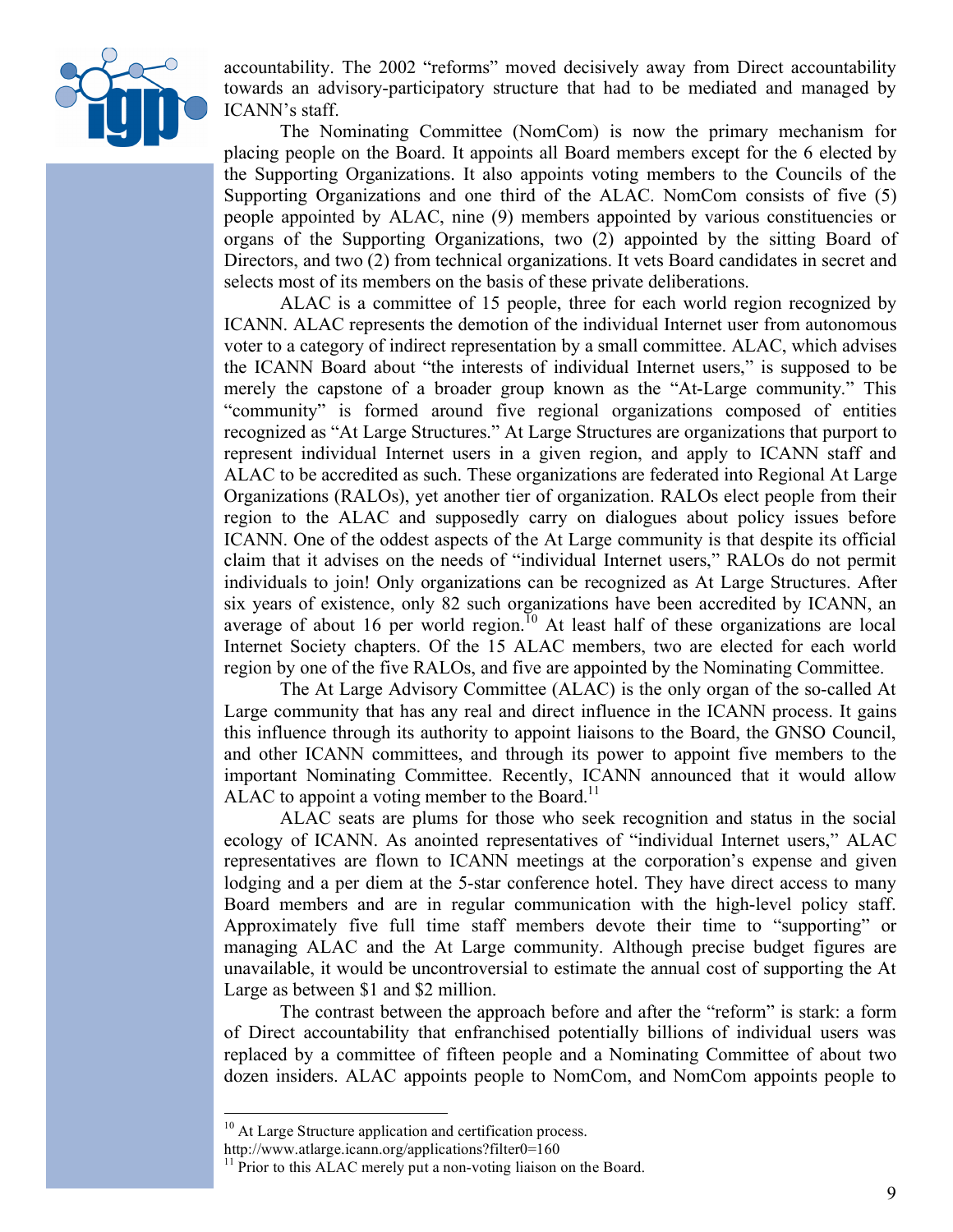

ALAC; a self-reinforcing circularity is one of the most prominent features of ICANN's participatory structures.<sup>12</sup> If we compare voting to the "At Large community" as a means of organizing public collective action, we see major, radical differences. True, both permit civil society to participate in ICANN – and both cost significant sums of money. But in the At Large, numerous gatekeepers and levels of indirection are superimposed on the process. The average member of the public, whose stake in domain name policy is small, is unlikely to have a strong enough incentive to devote the time it takes to become regularly involved in a complex, multi-tiered At Large community and attend numerous meetings or working groups – unless they see these structures as career opportunities. More importantly, the At Large approach makes civil society participation and input dependent upon support and management by the ICANN professional staff. Indeed, the At Large can be viewed as a kind of patronage system through which people who are loyal to the corporation can be recruited, rewarded and elevated while those who are not can be discouraged. There is no autonomy in the structure. For this reason, the At Large has been compared to a "company union."<sup>13</sup> A company union internalizes and subjects to corporate management the bargaining relationship between the corporation and its employees. It replaces what is supposed to be an independent collective bargaining relationship between employees and employer with a participatory structure defined and owned by the corporation.

There is also a bureaucratic imperative at work. Those who rise politically through the ALAC hierarchy tend to become advocates for increasing ALAC's share of budgetary resources and power in the corporation. To put it bluntly, ALAC becomes an advocate for ALAC, not necessarily for individual users. At any rate, the construct of "individual Internet user" as a category of representation is odd and ironic. In a democracy, individual citizens are considered to be autonomous agents with their own distinct interests. The diversity of those interests is recognized, as individual members of the *demos* are expected to self-form political parties or interest groups that correspond to their heterogeneous political positions. In ICANN, in contrast, the individual becomes an abstraction with a homogeneous interest that is "represented" indirectly by multi-layered and highly vetted processes.

### *Flight from the governmental model: the GNSO Improvements*

In 2007, ICANN's Board Governance committee proposed another round of reforms that promised to create a more representative and consensus-based policy making process in its Generic Names Supporting Organization  $(GNSO)$ .<sup>14</sup> These reforms were proposed in response to a surprisingly independent and accurate report assessing the GNSO produced by consultants from the London School of Economics.

The story of the reforms' implementation reveals the simultaneous interaction of the three organizational models identified by Palfrey. Consensual, bottom-up standards organization and representative governmental agency are both regularly invoked in the public dialogue around these reforms. But it is the private corporation model that, while

<sup>&</sup>lt;sup>12</sup> Indeed, for several years following the 2002 "reforms" the 15 members of the "interim ALAC" were appointed by the Board and/or the Nominating Committee because there were no RALOs in existence yet.

<sup>&</sup>lt;sup>13</sup> See for example Appendix 3: Concurrence from Karl Auerbach, member of the ALAC Review Working Group, p. 34, Review of the At Large Advisory Committee, Final Report of the ALAC Review Working Group on ALAC Improvements, February 2009. http://www.icann.org/en/reviews/alac/final-report-alac-

review-28jan09-en.pdf<br><sup>14</sup> "Generic" is the awkward word used by the ICANN community to denote any top level domain names that are not two-letter country codes. Top-level domains such as .com, .org, net, .info, and .mobi are considered generic. About 2/3 of the world's domain name registrations are under so-called generic domains.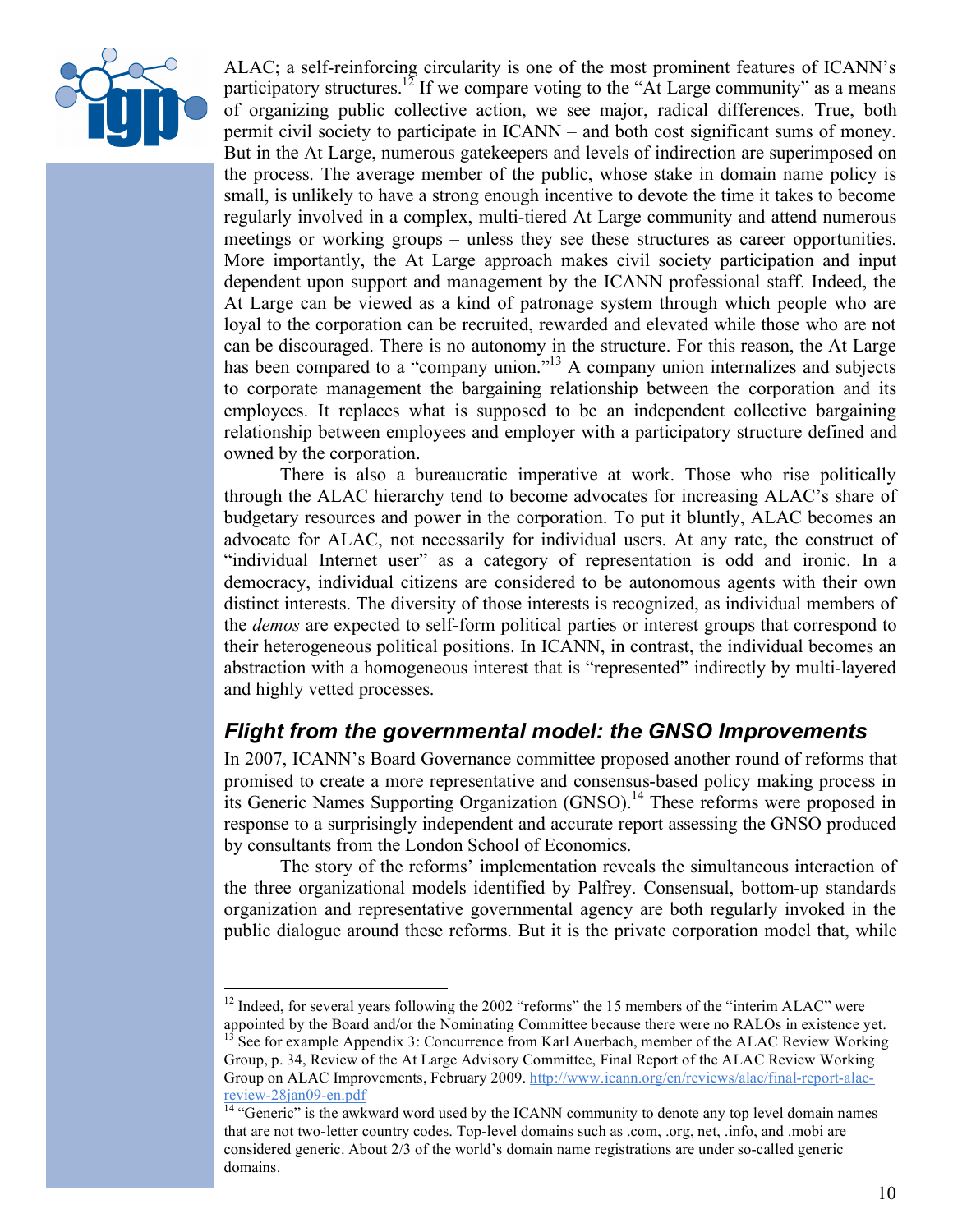

not explicitly or openly discussed during the reforms, emerges as dominant and drives the nature and direction of the changes.

### **The GNSO prior to the reforms**

The GNSO, while not well known to people outside of ICANN, is a central nexus of ICANN politics. It is a representational structure that is supposed to develop consensual public policies that govern generic top level domains. Consistent with the Palfrey thesis, the GNSO was created to be *both* a representational-legislative body *and* a bottom-up consensus development apparatus – an oxymoron that plagues its functioning to this day. The GNSO was forced to be representational because, at the time of ICANN's founding, everyone realized that the rules and regulations affecting domain name – trademark conflicts and new top level domains would have profound effects on the distribution of costs and benefits among various parties. Thus, the interest groups involved in domain name policy demanded *representative* shares in the formulation of policies. This included, *inter alia,* big business holders of trademarks, the registration industry, civil liberties-oriented public advocacy groups, holders of country code TLD delegations, and the Internet technical community.

The GNSO has two main powers.<sup>15</sup> It appoints two members to the Board, and its Council initiates the policy development process that is supposed to govern the contracts governing generic domain names. From 2003 to 2009, the GNSO was composed of six constituencies. Two of these constituencies were domain name supply industry interests: Registrars and Registries. They are called "contracting parties" because their very existence as businesses depends on having contracts with ICANN and these contracts are the mechanism used by ICANN to govern them. Three of the other constituencies are basically large business entities: the Business Constituency, Intellectual Property Constituency, and the Internet Service Provider Constituency, which consists of large telecommunication companies. There was, finally, a Noncommercial Users Constituency (NCUC), which included public interest advocacy groups, universities, and education and research networks. NCUC often took a critical perspective on the demands of the other commercial interest groups. Each of these constituencies elects a certain number of representatives to a Council. Since 2003, registrars and registries have had weighted voting; for every seat on the Council they get two votes. In addition to the 18 Council members elected by constituencies, three more are appointed by ICANN's Nominating Committee.

The GNSO Council was originally conceived as the legislative body in ICANN's policy making process. It identified problems that need to be addressed, collected information and public comment on how to address them, formulated policies to fix the problems, voted on them, and, if the policy passed, passed it on to the Board for approval and then to the staff for implementation. Reflecting the dominance of the consensus standards-development model, however, the term "legislative body" is a term of opprobrium in ICANN. But in reality the whole point of the GNSO is to initiate rules and policies that govern the domain name industry. So if the GNSO is not a legislator then the Board and staff certainly are, and at minimum the Council is a legislative subcommittee that formulates the basic policy guidelines for the Board to consider and, if approved, implement through contracts.

 <sup>15</sup> http://www.icann.org/en/general/bylaws.htm#X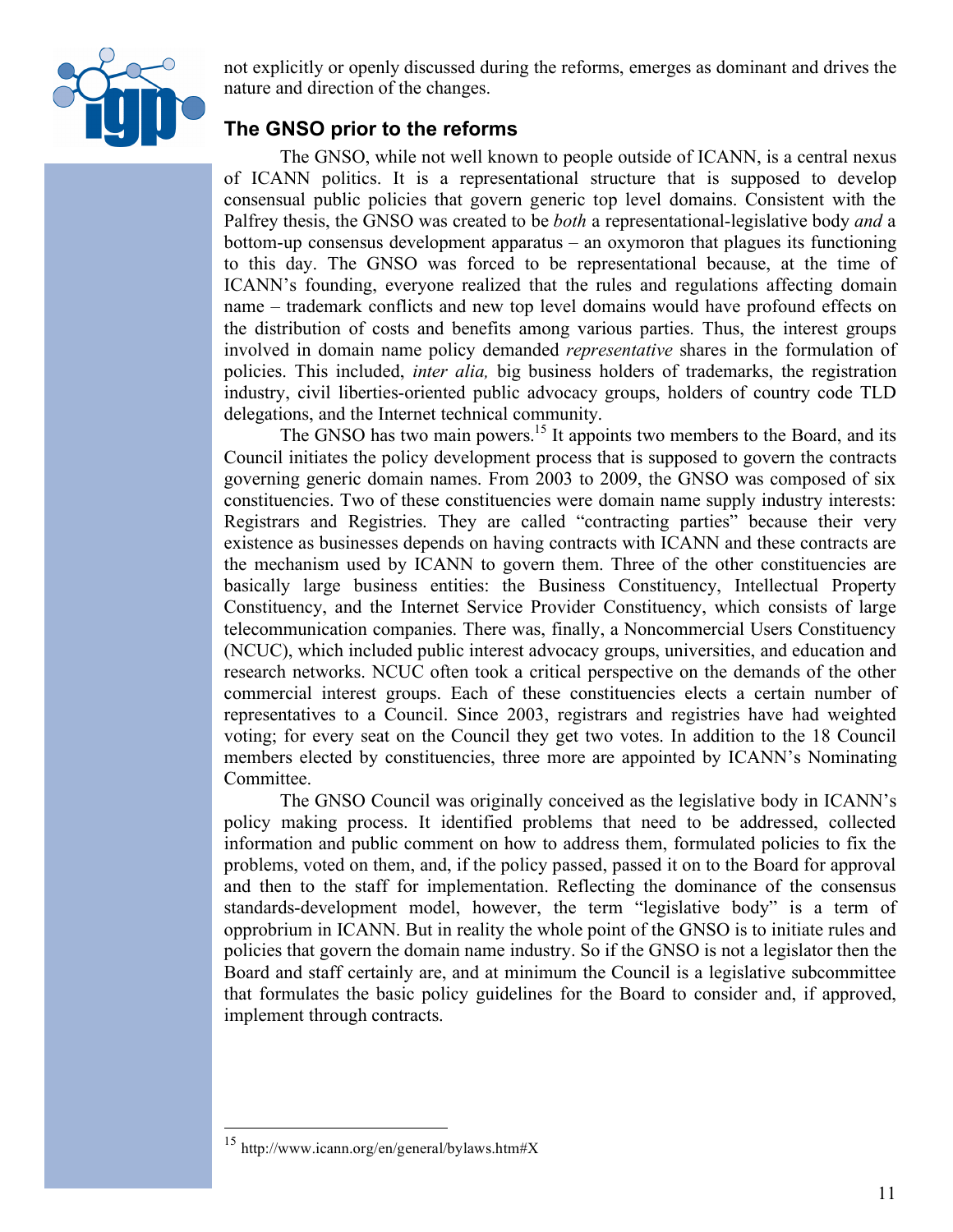

|  |  |  |  |  | Table 3: The GNSO Council Voting Distribution before reform |  |  |
|--|--|--|--|--|-------------------------------------------------------------|--|--|
|--|--|--|--|--|-------------------------------------------------------------|--|--|

| Constituency               | Council<br>seats | <b>Voting</b><br>power | Grouping                   |  |
|----------------------------|------------------|------------------------|----------------------------|--|
| Registries                 |                  |                        | Domain name supply         |  |
| Registrars                 |                  | n                      |                            |  |
| Intellectual property      |                  |                        |                            |  |
| Commercial users           |                  | 9                      | Trademark defenders        |  |
| Internet service providers |                  |                        |                            |  |
| Noncommercial users        |                  |                        | Public interest, nonprofit |  |
| Nominating committee.      |                  |                        | Mixed, independent         |  |
| <b>Total</b>               |                  |                        |                            |  |

In theory, the voting distribution of the pre-2009 GNSO Council created a rough balance between "user" and "supplier" interests, with 12 votes assigned to registries and registrars, and 12 to the users and 3 Nominating Committee appointees thrown in for an independent perspective. Right from the beginning of the SO, however, there was a glaring imbalance in its structure. Trademark holders, commercial users and telecom firms are overlapping categories. They all include large commercial entities whose primary interest in domain name system policy is trademark protection. These "three" constituencies were, for all practical purposes, one big Constituency; they held joint meetings at ICANN and voted together as a bloc over 90% of the time. Thus, the GNSO gave trademark-oriented commercial interests three times as many votes as noncommercial user interests. Indeed, before the 2002 round of reforms, which gave the contracting parties double-weighted voting, these trademark-oriented interests even had more votes than the contracting parties combined.

The current round of ICANN reforms started in September 2006, when the London School of Economics Public Policy Group released a report assessing the GNSO. The report was commissioned by ICANN itself, in line with its commitment to continually assess and improve its performance. After several months of data collection and interviews, the LSE released its report in September  $2006$ <sup>16</sup> While praising the GNSO's ability to "make possible the policy development processes which provide the foundations for ICANN's legitimacy as an open and global policy-making body for the Internet," the report laid bare numerous flaws. One of them, revealingly, was that the ICANN Board paid little attention to the GNSO and had few institutionalized channels for communicating with it. So much for "bottom-up."

The LSE report directed its most pointed recommendations at the GNSO's Constituency structure. "The current pattern of Constituencies is relatively complex and no longer seems well-adapted to the needs of all stakeholders in the rapidly changing Internet community," the report said. In particular, it noted that participation in the user constituencies was narrow and tended to be dominated by a small core of people: "The Constituencies show a mixed pattern of participation, with relatively high levels of involvement in two Constituencies covering Registries and Registrars, but relatively narrow participation in four others, covering business users, intellectual property, Internet service providers and non-commercial users." Note well: the charge of nonparticipation was leveled *equally* at commercial and noncommercial users; this will become important later when we show how the Board selectively directed that charge at noncommercial users only. "There are some worrying signs," the Executive summary went on, "of dominance of some constituencies by a small core of people and of low participation rates in policy development work by Constituency members." The LSE report

<sup>&</sup>lt;sup>16</sup> LSE Public Policy Group and Enterprise LSE, "A Review of the Generic Names Supporting Organization for the Internet Corporation for Assigned Names and Numbers," September 2006. http://www.icann.org/en/announcements/gnso-review-report-sep06.pdf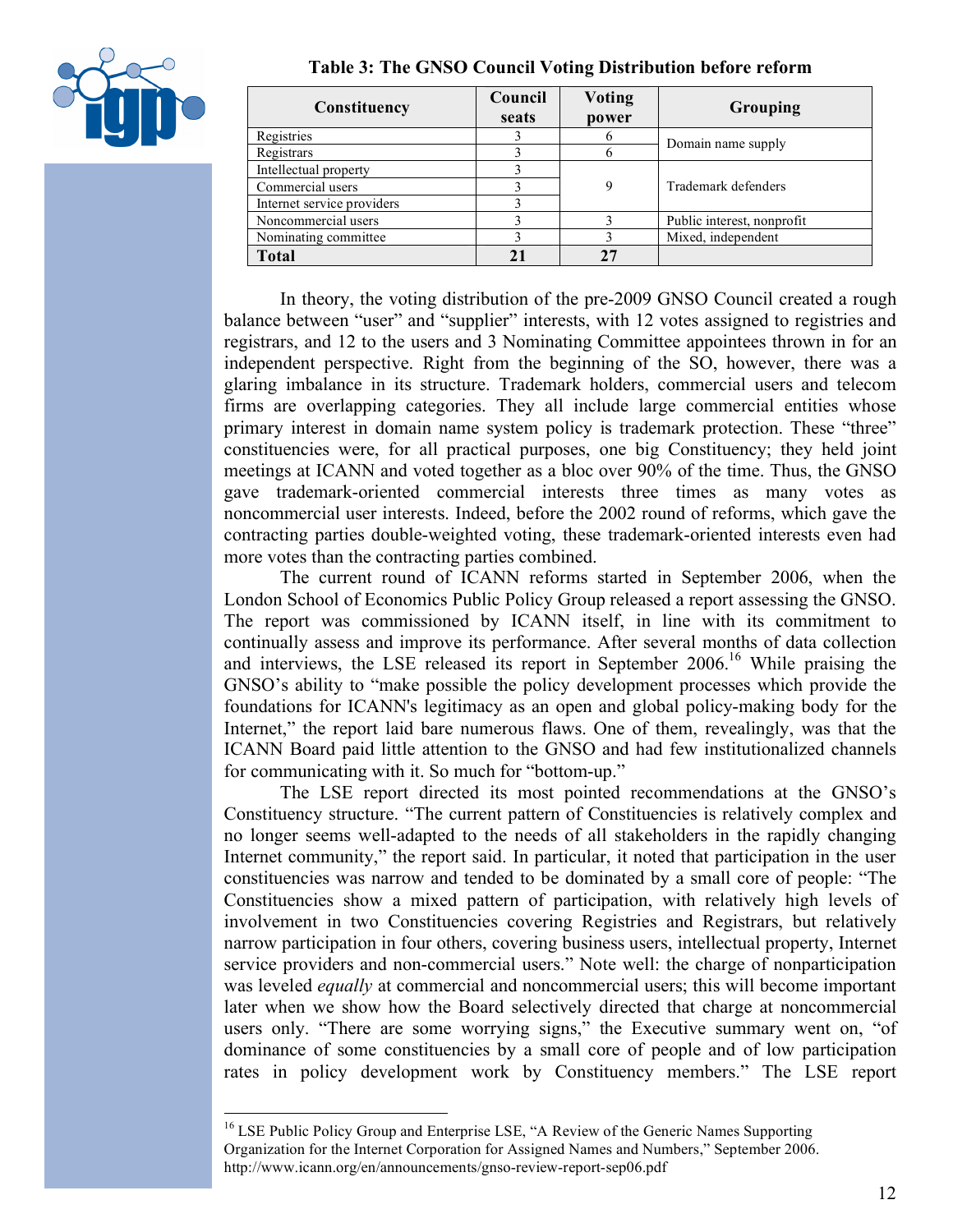

documented and legitimized longstanding complaints that there was no major distinction between the three business constituencies and that maintaining all three of them as separate constituencies simply multiplied the votes of the same interests.

In its recommendations, LSE suggested that GNSO be restructured into three basic groupings: the domain name registration industry (registries and registrars), business, and civil society. The Registration Interests group would merge the registry and registrar Constituencies into one. The Businesses group would merge the trademark, commercial users and ISP constituency into one. Civil Society would be populated by the kind of organizations that formerly went into the NCUC. The report suggested that this would be a cleaner and more flexible division of the world. And the threshold for "consensus" policy would be raised to 75% of the votes. The proposal balanced the distribution of voting power more evenly and raised the bar for policies to pass, giving two of the stakeholder groups veto power if they remained unified. There was no way around it: ICANN's own hired experts were proposing a major redistribution of power in the GNSO.

ICANN's Board Governance Committee formed a Working Group (BGC-WG) to consider the recommendations and make specific proposals for reform. Formed on 30 March 2007, the BGC-WG was dominated by what one might call "ICANN idealists" – people who favor a bottom up, consensus-oriented approach to policy making modeled on the institutions of the Internet technical community.17 The BGC-WG operated for about a year. After several rounds of comments and modifications, it released its final recommendations in February 2008, which were adopted by the Board.<sup>18</sup>

The GNSO Improvements report of the BGC-WG proposed two main changes in the way the GNSO would work. One was to adopt an IETF-style Working Group model as the basis for policy making. The second was to regroup GNSO constituencies into four broader "Stakeholder Groups" and to restructure the GNSO Council and its voting along these lines. We discuss here only the second change. The final BGC-WG recommendations proposed to rebalance the GNSO Council along the lines suggested by Figure 1.

The Board clearly viewed the lack of participation in the GNSO as a threat to its legitimacy and wanted to encourage the entry of "new players." But as the GNSO reforms were implemented, an intense form of political competition among *existing* players developed. The commercial interest groups lobbied strenuously against the reduction of their voting power on the Council. They did this by vocally attacking the net gains afforded to the Noncommercial Stakeholder Group, claiming that NCUC was small and unrepresentative.<sup>19</sup>

<sup>&</sup>lt;sup>17</sup> It was chaired by Roberto Gaetano and included six other Board members or liaisons: Rita Rodin; Vanda Scartezini; Raimundo Beca; Tricia Drakes; Susan Crawford; and Vittorio Bertola.<br><sup>18</sup> REPORT OF THE BOARD GOVERNANCE COMMITTEE GNSO REVIEW WORKING GROUP ON

GNSO IMPROVEMENTS, 3 February 2008. http://www.icann.org/en/topics/gnso-improvements/gnsoimprovements-report-03feb08.pdf<br><sup>19</sup> The charge was not supported by the facts. In mid-2009, the GNSO's Business Constituency website

listed 44 members (about the same size as the NCUC in mid-2008) and the trademark Constituency's website listed 18 member organizations. The third commercial user constituency, the ISP Constituency, did not even publish a membership list and, reflecting its dormant nature, had no messages posted on its email list in the first seven months of 2009. As for diversity, 58% of the Business Constituency's membership was based in the United States and nearly all others were in Europe. The London School of Economics Report showed that NCUC had the highest number of different people serving on the GNSO Council of any of the 6 constituencies in the time period 2001-2006. During that time NCUC had 15 different people serve on the GNSO Council. From 2003-2006 it had 8 changes of GNSO representatives, while the ISPs had the same three people on the Council and the BC only had 1 change in GNSO representation. In other words, the ISPs and Business Constituency had the same three people representing them on the Council for nearly all of the GNSO's existence. The NCUC did however accept the need for broader participation and initiated a membership expansion campaign. This included a change in their charter to allow individuals to join the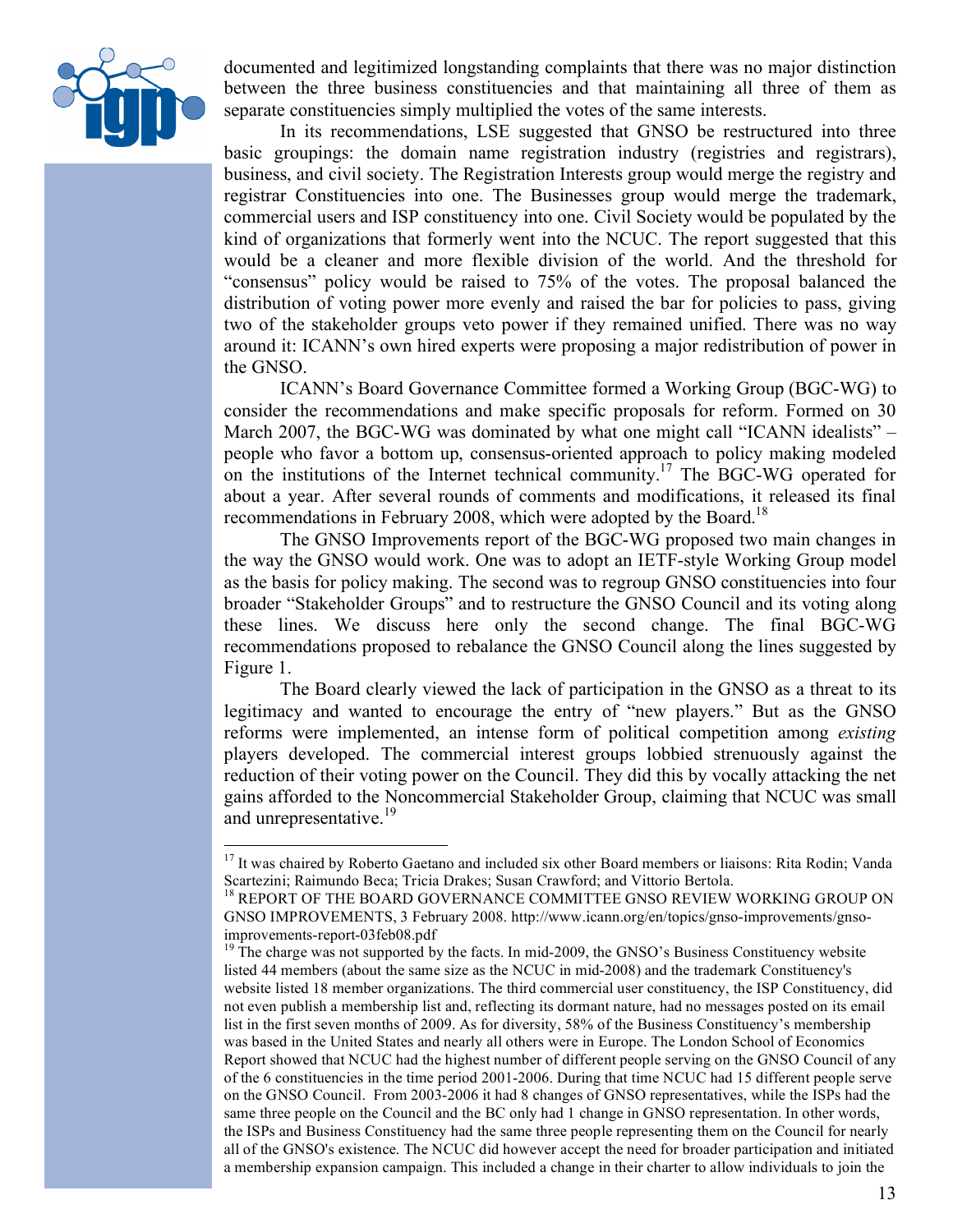

#### **Figure 1: GNSO Council distribution of voting power before and after BGC-WG reforms**

The ambitions of ALAC added another wrinkle to the complex politics. The Chair of ALAC and a few others saw the expansion of the NCSG Council seats as an opportunity to expand ALAC's influence within the ICANN structure. They thought of themselves as the representative of users in ICANN and viewed NCUC as a threat or obstacle to that special designation. Three ALAC members supported the formation of a new "Consumer constituency" that would be composed almost entirely of At Large Structures that were members of various RALOs. Likewise, a group of religious conservatives also proposed a new constituency. Organized under CP80, a Mormon

constituency (before, only organizations had been eligible). This shift was immediately effective at attracting new members and increasing participation. Individuals who were associated with large organizations, such as universities, often had found it difficult to get the official organizational approvals from a remote organizational hierarchy to act as their "official representative" in an organization as obscure and narrowly focused as ICANN. Now, people within those organizations who were interested in domain name policy could join NCUC. New organizations also joined. By mid-2009 its membership had tripled.

 $\overline{a}$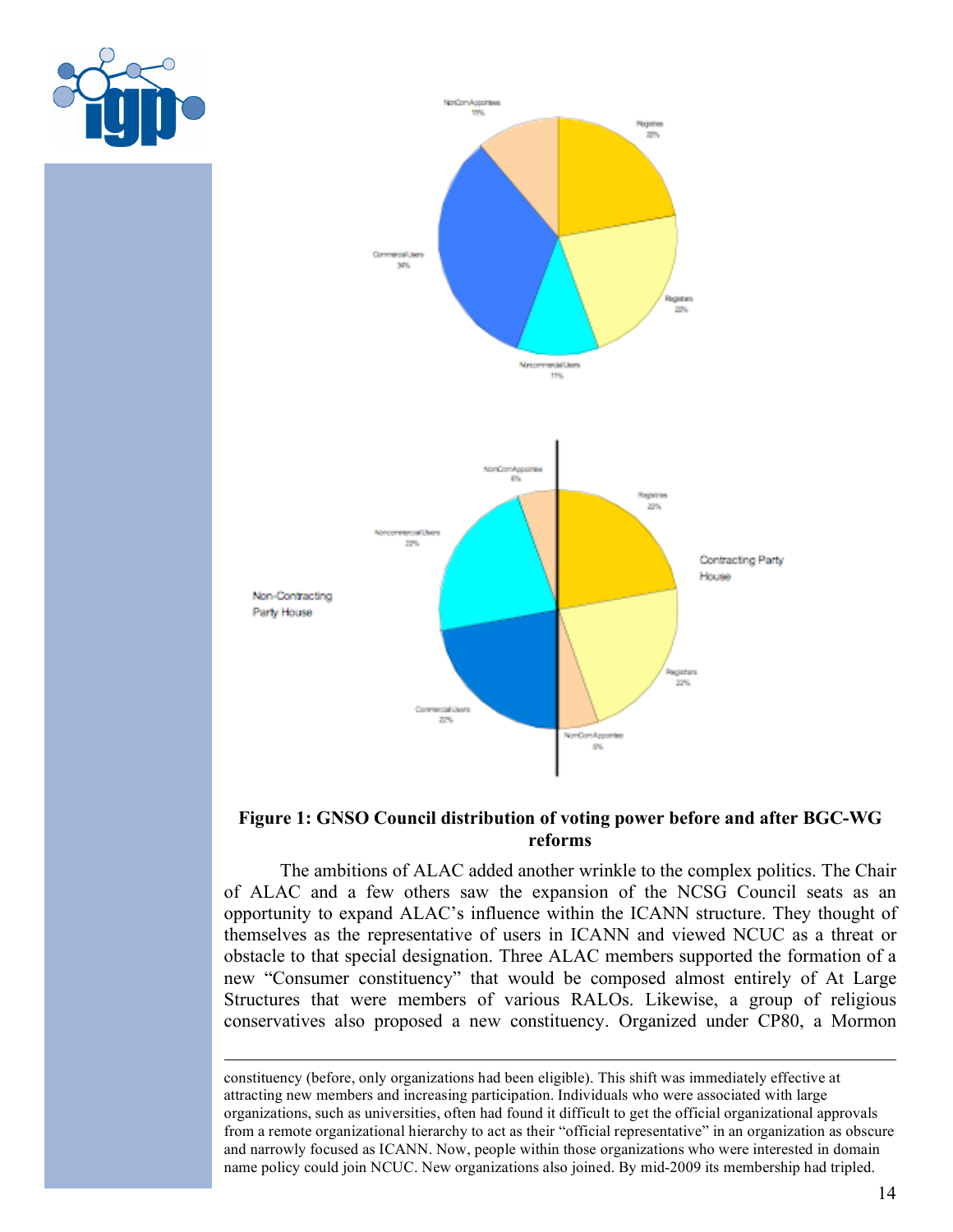

group that strives to utilize ICANN and other Internet governance agencies to regulate pornography, they petitioned to form a "Cyber-safety constituency" in the new NCSG. Given the proposed structure of the NCSG favored by the staff and Board, any new constituency of this sort would split the 6 votes of noncommercial users evenly among the constituencies, creating a zero sum game among the groups.

In revamping the GNSO the Board showed a kind of obsession with getting new civil society actors involved in its activities. Its staff actually flew around the world attempting to convince major consumer advocacy organizations to join the At Large or to form a new constituency in the NCSG. Time and again, these consumer organizations told ICANN that they were focused on other issues and institutions, and that domain names were not a significant enough priority for them to devote staff and financial resources to attending ICANN meetings or tracking and participating in their complex processes. Ultimately, when the ALAC group's petition to form a Consumer constituency was posted for public comment, not a single consumer organization in the world filed comments supporting it. Due to strong staff support for the ALAC initiative, however, the Board came very close to recognizing the proposed Consumer constituency.

In the end, the political fights were resolved by a series of top-down decisions made by the Board and staff. On July 30, 2009, the Board declared, without relying on any objective standard, that the noncommercial interests organized under NCUC were "not sufficiently representative" to receive the expanded number of seats on the Council. This was done, Board members admitted privately, to mollify the enraged trademark and business interests. In its bylaw amendments implementing the GNSO reforms, it allowed the NCUC to elect only 3 of the 6 seats assigned to the new Noncommercial Stakeholders Group, and arrogated to itself the authority to appoint the additional three seats for the next two years at least. The Board refused to recognize CP80's Cybersafety Constituency (whose proposal was very unpopular among the technical community) and deferred action on the Consumer constituency.

The Board's appointees to the NCSG were instructive. One of them was an NCUC member from Tunisia who was supported by and probably would have been elected by the noncommercial groups anyway. But the other two were strongly tied to commercial interests or to pro-trademark perspectives on domain name issues. One was the President of the International Telecommunications Users Group (INTUG) – an overtly business-oriented group that promotes the interests of large corporate consumers of telecommunication services. The other was the trademark lawyer for the American Red Cross. While Red Cross is a legitimate and important noncommercial organization, the approach to domain name policy taken by its trademark lawyer would mirror that of the business-oriented intellectual property constituency in most if not all cases.

The point here is not to debate the merits of the particular selections. It is to call attention to the near-absolute discretion the Board had (and still has) over its supposedly bottom-up, representational structures. The staff personally recruited two of its appointees to the NCSG Council seats, and the Board showed that it can reach directly into these structures and shape them to suit its own sense of what is in the interest of the corporation and what is a proper political balance among the various contending forces involved. One should not confuse this process with an open, bottom-up consensusdevelopment process, nor should one confuse it with a democratic, governmental representational structure. Instead, one must view it as a private corporation actively managing its relationship to the community of people who are forced to deal with it by virtue of its exclusive control of the domain name system.

Indeed, all the political contention over the composition of the GNSO Council tends to detract attention from the subordination of the GNSO's policy making role to the Board and staff. When the GNSO's laboriously developed policy on adding new top level domains met with organized resistance from trademark advocates, the Board created an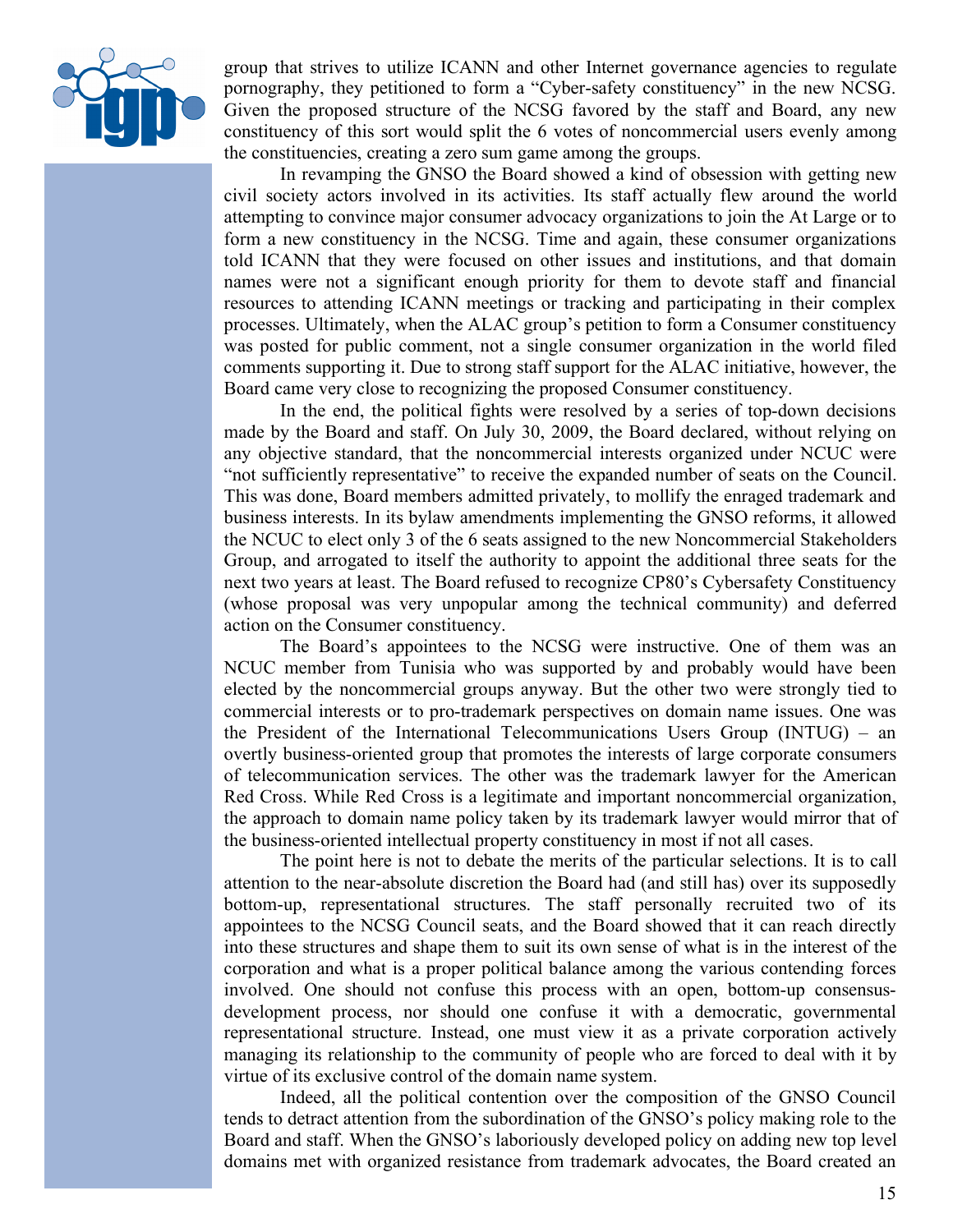

*ad hoc* group known as the Implementation Review Team to propose sweeping revisions in the  $\overline{GNSO}$ 's proposed policies and procedures.<sup>20</sup> The staff and President have also taken the initiative in adjusting policy regarding the regulation of the economic relationship between registries and registrars. In their "implementation" of the new gTLD program they commissioned economic consultancy studies and proposed contractual terms that would liberalize certain aspects of registry-registrar regulation. Again, the point here is not whether these initiatives produced better or worse policy but that most of the key policy decisions are made through direct lobbying and bargaining with the Board, not through bottom up intermediary structures.

## *Flight from external accountability: The Affirmation of Commitments*

The third ICANN reform discussed here is the Affirmation of Commitments (AoC). It is a new agreement released September 30, 2009 involving the U.S. Commerce Department and ICANN. The AoC replaces the Joint Project Agreement, under which the Commerce Department exercised ongoing supervision of ICANN on a unilateral basis. U.S. unilateralism was a very sensitive geopolitical issue, and many in the Internet community welcomed its demise. The AoC represents an important step away from unilateral U.S. control of ICANN, and in that respect could open the door to a more globalized form of accountability eventually.

The main argument for letting the JPA expire was that ICANN was supposed to be a global institution and a special form of oversight by one government was inconsistent with that mandate. The problems with unilateral oversight were not hypothetical; from its intervention to kill the .xxx top level domain to DNSSEC implementation to the issue of Whois and privacy, the U.S. influenced ICANN policy in numerous ways. The argument against letting the JPA expire, however, was always about External accountability. Even those who opposed U.S. unilateralism and thought the JPA was a dysfunctional form of oversight expressed doubts about the wisdom of eliminating this one remaining tether to a public authority. In the AoC we see the end of one form of External accountability. What does it put in its place? The answer is predictable: more "community participation."

The AoC establishes three-year review cycles in four areas of concern: 1) accountability-transparency-public interest; 2) security-stability-resiliency; 3) competition-consumer trust-consumer choice; and 4) Whois (which is grouped under the consumer trust heading but has its own review process). These reviews are conducted by panels appointed by agreement of the Chair of ICANN's Governmental Advisory Committee (GAC) and the ICANN Board Chair or President. The review teams develop *nonbinding* recommendations, and the Board must act on these recommendations within 6 months. Each review panel must include the GAC Chair, the ICANN Board chair or President, and representatives of ICANN's Supporting Organizations and Advisory Committees. They can also include a sprinkling of independent experts.

The actual process for conducting these reviews is not defined at the time of this writing. But statements by the GAC chair at the Seoul ICANN meeting (October 2009) indicate that once again, the public will be offered Voice instead of any new form of External or Direct accountability. As GAC chair Janis Karklins stated, "In my view, the review [should not be confined to] the review teams, but should be a community review. And we need to construct the process in a way that [the] community is involved from the

<sup>&</sup>lt;sup>20</sup> The report of the IRT can be found here. http://www.icann.org/en/topics/new-gtlds/irt-draft-reporttrademark-protection-24apr09-en.pdf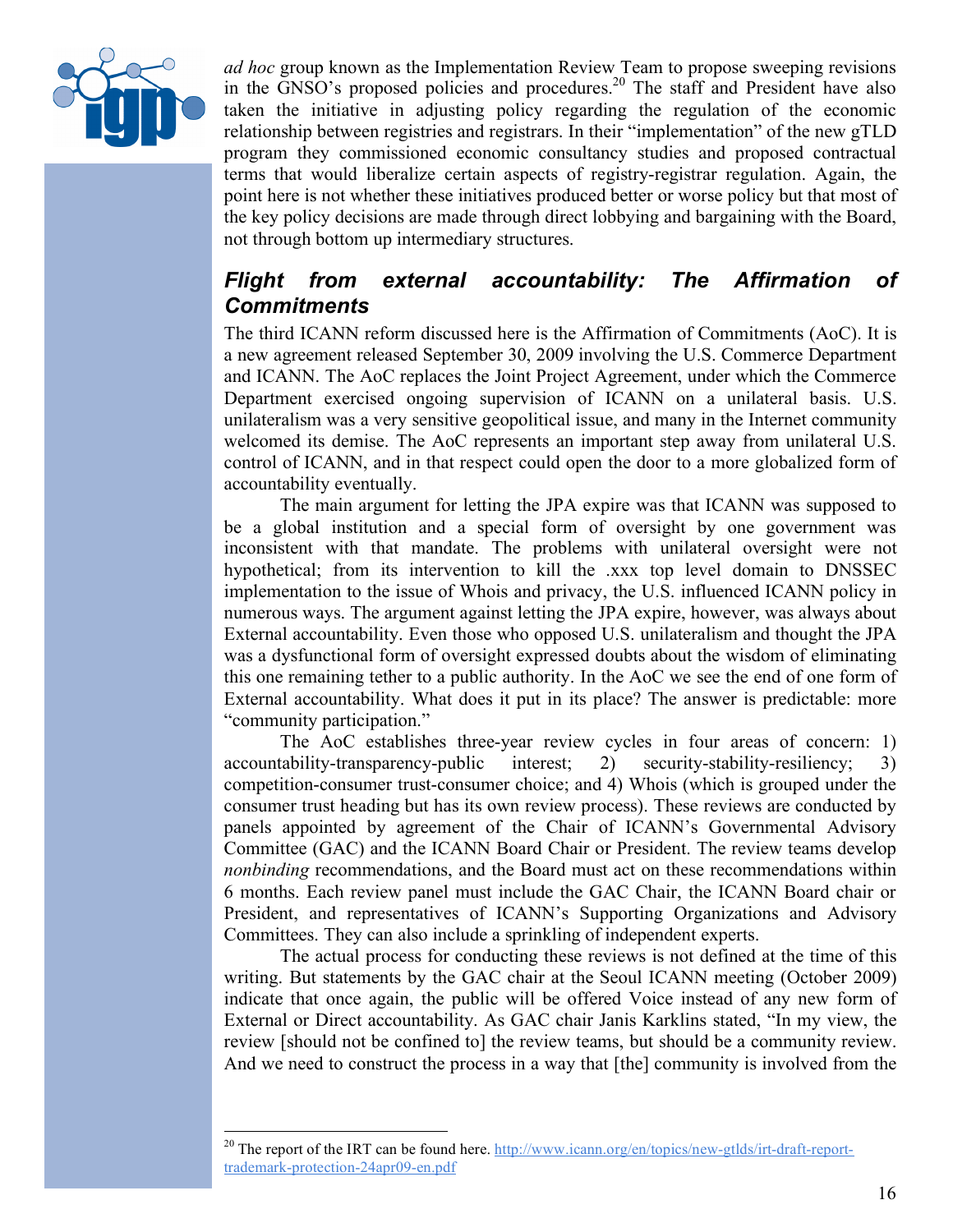

very beginning to the very end in the review process."<sup>21</sup> The characteristic approach of making transparency and participation the solution to all problems was evident, as Karklins went on to say:

"Now, in my view, the work of review teams should be transparent to the extreme. …I mean they should be live video streamed or video cast. [So] that everybody who wants to be present in the room should be present live in the room. So that there shouldn't be any hidden moments when team does something that the community is not informed [about]. In my view, this is the way how to ensure that there is no competition for being on these teams, because everybody will be ... present in the room in meeting."<sup>22</sup>

So, once again, the public will be afforded every opportunity to express their opinion about ICANN's performance and to observe the process of evaluation. Missing from the equation, however, are any objective criteria upon which to base the reviews (e.g., law), and any specifics about who will have decision-making power to rectify any deficiencies. As always, it is the Board and the Board alone with decision making authority; the review panel recommendations are nonbinding.

One again, circularity characterizes the process. The review panels mandated by the Affirmation are selected by two people at the top of the decision making chain in ICANN; moreover, the people selected as reviewers are required to be representative of ICANN's existing policy making organs. In other words, the people who are being reviewed constitute the team of reviewers; and the review process reproduces the structure and politics of ICANN. A circular self-evaluation process is proposed instead of any real external accountability.

This form of participation, moreover, may end up as a substitute for other accountability mechanisms. ICANN's success in convincing the U.S. Commerce Department to end its Joint Project Agreement and replace it with the new Affirmation of Commitments seems to have cut short ICANN's effort to develop new accountability mechanisms. Proposals made by the previous President's Strategy Committee to institute new accountability measures have been interrupted.<sup>23</sup> It remains to be seen whether this is simply an artifact of the change of Presidents or whether the whole accountabilitystrengthening exercise was a driven primarily by ICANN's attempt to free itself of the JPA.

## **Conclusion: Understanding ICANN, Inc.**

Although Palfrey was right about the presence of three distinct organizational logics or models within it, the story of ICANN's organizational evolution since 1999 is a story of how the corporate governance model has assimilated and subordinated the other elements. What makes ICANN Inc. troublesome is neither its "private" nature nor its "corporate" nature *per se*, but the way it has monopoly control of a resource space critical to an entire global infrastructure while being completely disconnected from the normal accountability mechanisms that guide and constrain other corporations. Although it is a nonprofit, it has no membership with specific interests that pay its dues and elect its officers to serve a well-defined mission – unlike, say, the Regional Internet Registries. Although it takes in a large and growing amount of revenue and stands at the center of a number of highly contentious commercial interests, it has no competitors, nor does it

<sup>&</sup>lt;sup>21</sup> Transcript of Seoul ICANN meeting, Consultation on the Affirmation of Commitments, Wednesday, 28 October 2009 - 17:30 - 18:30. http://sel.icann.org/node/7481<br><sup>22</sup> Ibid.

<sup>&</sup>lt;sup>23</sup> See the records of the "Improving Institutional Confidence Consultation" on the ICANN web site, which included proposals for a strengthened appeals process, a vote of no confidence, and some other measures. http://www.icann.org/en/jpa/iic/draft-iic-implementation-26feb09-en.pdf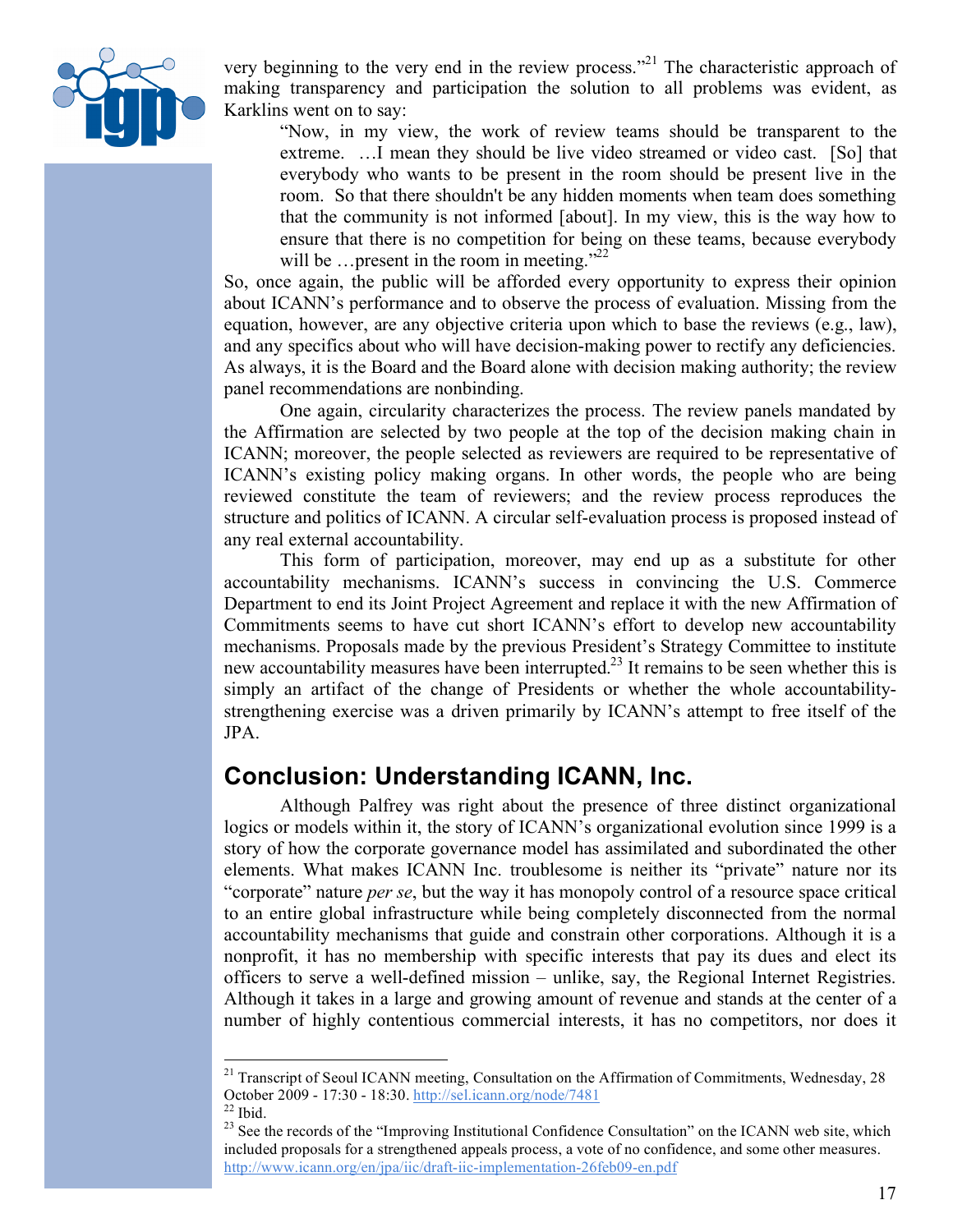

have corporate shareholders with the legal right and the economic incentives to see that it performs properly. Unlike a government, it has no citizens enfranchised to share in its power through election and representation. Unlike an intergovernmental organization, it is not composed of member-states with direct forms of accountability over it.

In the absence of these basic moorings, ICANN's mission will be to maintain and strengthen itself, by managing its relationship to the community of people who are forced to deal with it by virtue of its control of the DNS. The "self" that it maintains and strengthens is its staff and a slowly expanding, self-selecting network of insiders (including government officials) who climb its organizational ladders to obtain influential positions. It optimizes for its own autonomy, stability and revenue.

The concept of "participation" plays a central role in maintaining this process. ICANN invites comment and participation ceaselessly. It offers it to civil society, to governments, to technologists, to business – an exhausting array of opportunities to "get involved." Participation is ICANN's chief legitimizing principle. But none of these forms of participation provide the participants with any clear accountability mechanisms. Indeed, each of the reforms discussed in this paper involves offering more participation at the price of less formal, less clear accountability.

We need to think harder about the implications of a global governance private corporation that permits and even encourages civil society involvement but acts to co-opt ambitious or acquiescent civil society actors and maintain significant top-down controls over their participation. While this institutional model is in many ways more open and probably also more responsive than the traditional inter-governmental international institution, we need to be aware of its dangers and flaws. Most importantly, we need to reassess the importance of public participation relative to harder forms of public accountability. Participation may not be an adequate substitute for accountability mechanisms, and "more participation" may not be the answer to all of a global governance institution's problems.

It could be worse. The presence of participatory channels into ICANN is better than having its important governance responsibilities conducted without such public participation. To criticize participation as an end in itself is not to advocate shutting off those avenues entirely; to criticize ICANN's lack of accountability is not to support a reversion to more traditional forms of governance by means of international intergovernmental organizations. These criticisms should, however, push us towards the discovery and implementation of new forms of globalized direct accountability and perhaps, also, a more relaxed attitude toward Exit alternatives such as competing root systems.

While the concept and definition of civil society is problematic,  $24$  civil society influence and participation in international institutions is important. In global governance, there is no institutional structure to provide democratic governance through a global citizenry. The concept of civil society thus serves as a kind of proxy for the global public interest.<sup>25</sup> Without civil society, business and government make deals that serve narrow special interests. If ICANN's actions are to serve the public interest, it must provide civil society and individual users of the Internet some kind of representation and influence that corresponds to the stakes they have in its policies and practices. And yet the practical and organizational challenges associated with reflecting the interests of large numbers of people with small stakes in an outcome are well known from collective action and

 $24$  Civil society is a complex concept that cannot be explored in detail in this paper. In "multi-stakeholder" governance institutions such as ICANN, it is usually understood as the third leg in a three-legged stool that involves business and government. More broadly, it stands for the economic and political interests of the individual *qua* individual, and especially for the noncommercial and human rights aspects of policy.<br><sup>25</sup> It is widely recognized that nation-states do not do an adequate job of indirectly representing the public interest in global governance, although it is outside the scope of this paper to develop that argument fully.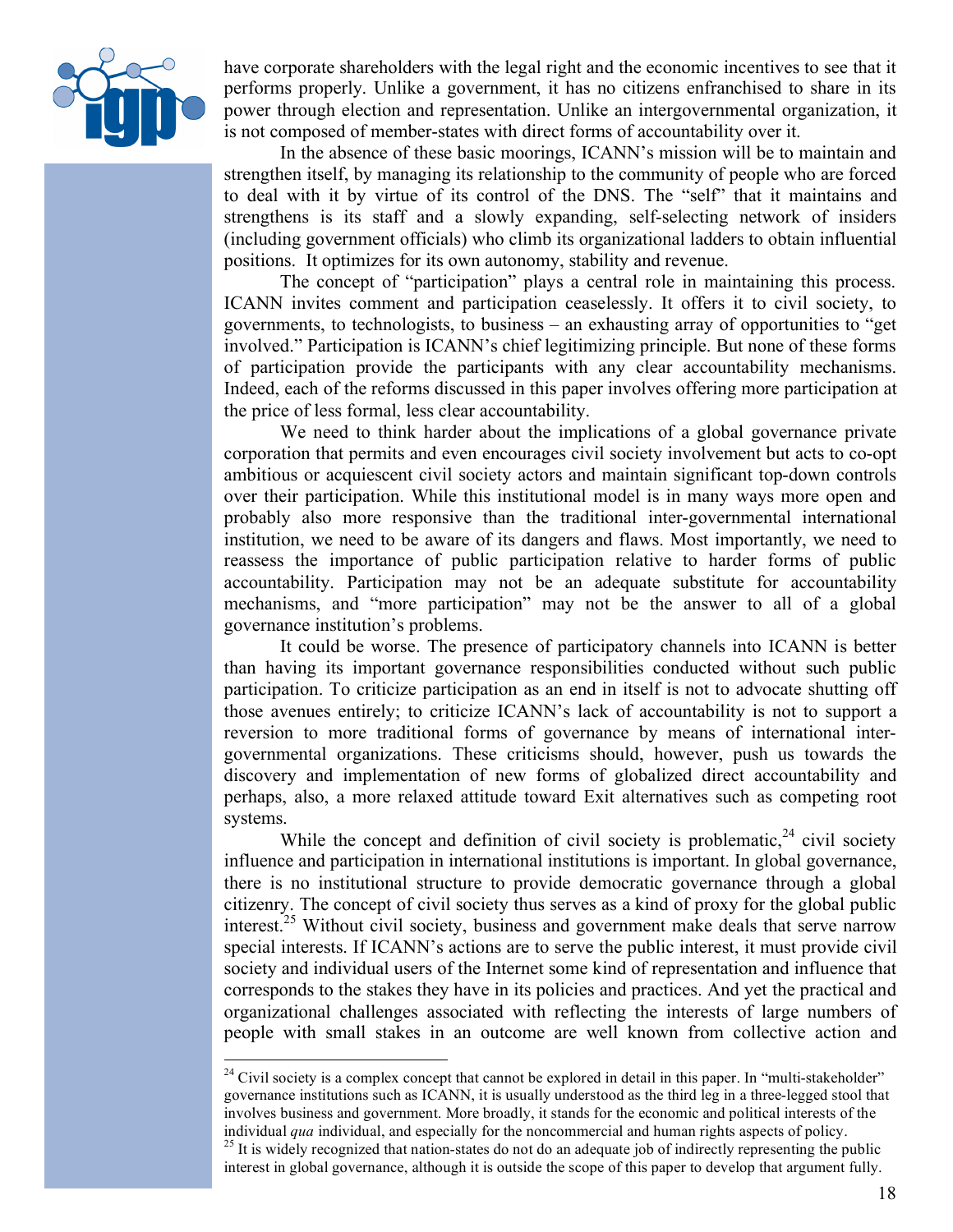

institutional theory. (Olson 1965; Ostrom and Ostrom, 1975) Direct participation in all of ICANN's processes is not, by itself, the answer for true public accountability. We need to revisit the concept of membership in ICANN and strengthen ICANN's Independent Review Process. Other forms of accountability, such as a recall or Board members and a replacement of the Nominating Committee, should be considered as well.

Returning to Palfrey's article, its title and conclusion are, upon reflection, quite strange. The title announces "the end of the [ICANN] experiment." But the experiment that is ICANN has not ended. If anything, ICANN has grown in significance since his paper was written. Palfrey concludes the article with the puzzling statement "Those who care about democracy and technology should shift their attention away from ICANN, which is almost certainly now beyond repair, and toward the many greener fields in cyberspace." Whether or not ICANN is truly "beyond repair," the admonition to "shift attention away" from it invokes the image of an ostrich with its head in the sand – the false and dangerous belief that things can't hurt you if you refuse to pay attention to them. ICANN is still an important institution in cyberspace, with control of critical resources. Either we must take responsibility for repairing it; or mount efforts to shift its governance responsibilities elsewhere; or encourage the growth of technologies or institutions that can bypass it and undermine its authority. It is hard to conceive of a rationale by which those who care about free and fair Internet governance can simply ignore it.

**The Internet Governance Project (IGP) is an alliance of academics that puts expertise into practical action in the fields of global governance, Internet policy, and information and communication technology.**

**To download publications or learn more about the IGP, please visit our website at http://internetgovernance.org**